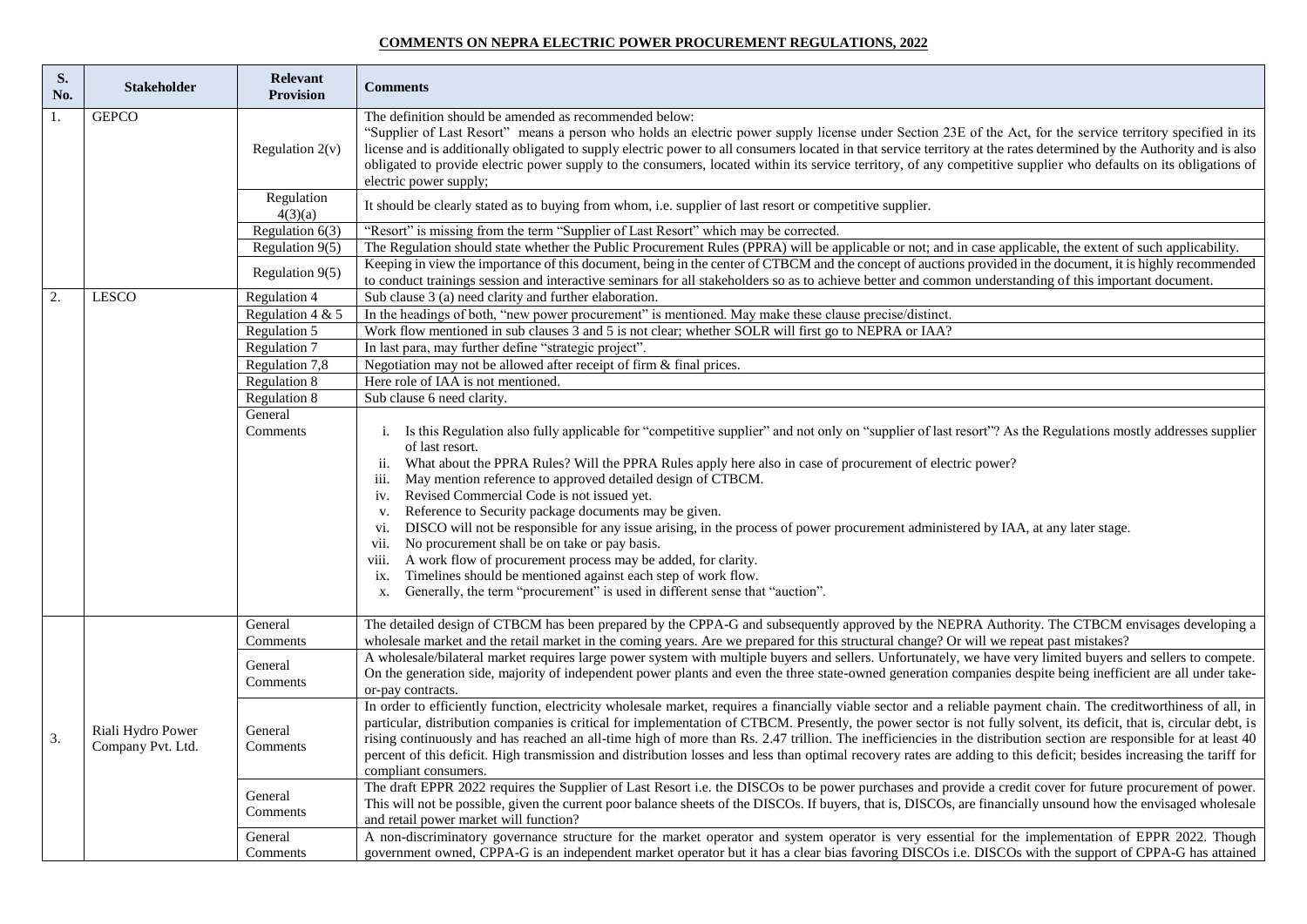| S.<br>No. | <b>Stakeholder</b>                               | Relevant<br><b>Provision</b> | <b>Comments</b>                                                                                                                                                                                                                                                                                                                                                                                                                                                                                                                                                                                                                                                                                                                                                                                                                                                                                                                                                 |
|-----------|--------------------------------------------------|------------------------------|-----------------------------------------------------------------------------------------------------------------------------------------------------------------------------------------------------------------------------------------------------------------------------------------------------------------------------------------------------------------------------------------------------------------------------------------------------------------------------------------------------------------------------------------------------------------------------------------------------------------------------------------------------------------------------------------------------------------------------------------------------------------------------------------------------------------------------------------------------------------------------------------------------------------------------------------------------------------|
|           |                                                  |                              | court stay orders against the implementation of NEPRA Wheeling Regulations, 2016. Successful implementation of Wheeling Regulations is globally considered                                                                                                                                                                                                                                                                                                                                                                                                                                                                                                                                                                                                                                                                                                                                                                                                      |
|           |                                                  |                              | as first step towards implementation of bilateral/competitive market.                                                                                                                                                                                                                                                                                                                                                                                                                                                                                                                                                                                                                                                                                                                                                                                                                                                                                           |
|           |                                                  | General                      | A transmission infrastructure with sufficient capacity to carry all the electricity generated from least cost power projects is required for successful implementation                                                                                                                                                                                                                                                                                                                                                                                                                                                                                                                                                                                                                                                                                                                                                                                          |
|           |                                                  | Comments                     | of CTBCM. However, the system operator has yet to submit transmission system expansion plan.                                                                                                                                                                                                                                                                                                                                                                                                                                                                                                                                                                                                                                                                                                                                                                                                                                                                    |
|           |                                                  | General                      | Moreover, a stable environment (financial, political and social environment) is preamble for the market to develop and function. Institutions, play a crucial role                                                                                                                                                                                                                                                                                                                                                                                                                                                                                                                                                                                                                                                                                                                                                                                              |
|           |                                                  | Comments                     | in the success of any market, not just electricity. The dismal state of our institutions and governance failures is known to everyone.<br>Submissions:                                                                                                                                                                                                                                                                                                                                                                                                                                                                                                                                                                                                                                                                                                                                                                                                          |
|           |                                                  | Sub-Clause $1/(2)$           | Sub-Clause 1/(2) of EPPR 2022 says that these regulations shall come into force at once. However, we note that couple of important action items like capacity                                                                                                                                                                                                                                                                                                                                                                                                                                                                                                                                                                                                                                                                                                                                                                                                   |
|           |                                                  |                              | building, issuance of framework are still in progress. Therefore, we request the Authority to consider EPPR 2022 effectiveness only after kick-start of CTBCM.                                                                                                                                                                                                                                                                                                                                                                                                                                                                                                                                                                                                                                                                                                                                                                                                  |
|           |                                                  | Sub-Clause $6/(5)$           | Sub-Clause $6/(5)$ provides that Power or Energy Purchase Agreements signed prior to these regulations shall be deemed to be in compliance with these<br>regulations until the pre-existing purchase agreement expiration date. We propose that projects having valid tariff or committed under IGCEP should also be<br>excluded from the ambit of EPPR 2022 as retroactively implementation of new regulations on exiting advanced projects would effectively shelf the same.                                                                                                                                                                                                                                                                                                                                                                                                                                                                                  |
|           |                                                  | General                      | Moreover, in view the ground realities i.e. circular debt, DISCOs financial viability, fate of Wheeling Regulations 2016, perceived delays in IGCEP Committed                                                                                                                                                                                                                                                                                                                                                                                                                                                                                                                                                                                                                                                                                                                                                                                                   |
|           |                                                  | Comments                     | Projects; The Authority shall consider issuing tariff determination to power projects under the current power procurement regulations on least cost basis.                                                                                                                                                                                                                                                                                                                                                                                                                                                                                                                                                                                                                                                                                                                                                                                                      |
|           |                                                  | General<br>Comment           | As we understand that the purpose of the Regulations is to align the power procurement process with CTBCM and open the path for wholesale electricity market<br>in Pakistan. Therefore, we propose that the regulations shall only be effective after kick-start of CTBCM as prior forcing at once shall create a vacuum in the<br>market and halt any on-going projects.                                                                                                                                                                                                                                                                                                                                                                                                                                                                                                                                                                                       |
| 4.        | Harappa Solar (Pvt.)                             | Sub-Clause $6/(5)$           | Sub-Clause $6/(5)$ of the Regulations provides that only the projects having executed EPAs prior to effectiveness of the Regulations shall be deemed in compliance<br>with the Regulations. We feel that the projects who have already achieved following status are inadvertently missed from the Regulations:<br>Letter of Support from PPIB/AEDB on behalf of Federal Government; or<br>a.<br>$\mathbf b$ .<br>Committed under IGCEP                                                                                                                                                                                                                                                                                                                                                                                                                                                                                                                         |
|           | Ltd.                                             |                              | We request the Competent Authority to deem these projects in compliance with the Regulations. The same projects have already completed important milestones<br>in compliance with Authority's other regulations which shall also stand repealed through clause 36 of the Regulations.                                                                                                                                                                                                                                                                                                                                                                                                                                                                                                                                                                                                                                                                           |
|           |                                                  | General<br>Comment           | It is important to highlight that success of CTBCM is directly dependent on the capacity building and credit worthiness of all proposed market players especially<br>Supplier of Last Resort or DISCOs. We believe that despite best effort, it shall require some time. Therefore, we request the Competent Authority to consider a<br>transitionary phase of 24 months. During the phase, CTBCM regulations may be implemented partly, although bilateral contracts between Competitive Suppliers<br>and eligible Consumers may still be encouraged. The market can learn its lessons during the transition phase and update the regulations/procedures accordingly.                                                                                                                                                                                                                                                                                          |
|           | Kathai-II Hydro (Pvt.)<br>Ltd.                   | Sub-Clause $6/(5)$           | Pursuant to Sub-Clause 6/(5) of the Regulations, only the projects having executed Energy Purchase Agreement (EPA) prior to EPPR effectiveness are deemed<br>in compliance with EPPR. However, we note that inadvertently, projects having valid LOS from PPIB/AEDB or Committed under IGCEP including the<br>Company's 8 MW Kathai-II hydropower project are missed in EPPR and therefore need to be included.                                                                                                                                                                                                                                                                                                                                                                                                                                                                                                                                                 |
| 5.        |                                                  | Regulation 36                | We would highlight that implementation of new prospective regulations like EPPR on existing advanced projects would effectively shelve the projects, when<br>the same have already completed important milestones in compliance with Authority's other regulations which are also proposed to be repealed through clause<br>36 of EPPR.                                                                                                                                                                                                                                                                                                                                                                                                                                                                                                                                                                                                                         |
| 6.        | <b>Uzghor Hydro Power</b><br>Company (Pvt.) Ltd. | General<br>Comment           | The Challenge of Procuring Electricity is changing. The country is facing a systematic and sustained increase in the demand for electricity. A key concern is<br>how to efficiently procure new generation resources to ensure that enough capacity is built in a timely manner, and that it is reliable, secure, and acquired at the<br>least possible cost. Historically, this procurement has been very challenging due to factors such as uncertainty in load growth rates, limited access to enhancing,<br>exposure to construction delays, and deficient legal and regulatory institutional arrangements that fail to provide the necessary incentives. Growing concerns<br>with climate change and the environmental and social impacts of energy projects have added layers of complexity, as the desire for cleaner technologies and<br>energy efficiency solutions are added to the process of selecting the appropriate mix of generation resources. |
|           |                                                  | General<br>Comment           | In developing countries such as Pakistan, the pressure to meet an increasing growth in demand is much more intense than in developed countries. An annual<br>load growth of 5 to 6 percent requires that the existing generation capacity doubles in about 15 years. In these countries, the primary objective is to ensure the<br>emergence of an adequate volume of new generation.                                                                                                                                                                                                                                                                                                                                                                                                                                                                                                                                                                           |
|           |                                                  | General<br>Comment           | When competition is feasible and desirable, auctions have proven to be a very effective mechanism for attracting new players, ensuring electricity procurement<br>at the lowest possible price for consumers. An electricity auction increases the competition and transparency of the electricity procurement process, making it<br>less likely to be challenged in the future as the political and institutional scenarios change. Developed power markets with a large number of buyers and sellers<br>in sound financial standing are more conducive to competition. Those markets enable a great variety of electricity-related products to be traded using more<br>sophisticated electricity related auctions. However, even where competition is modest, and markets are small<br>and still developing, benefits from the use of electricity auctions mechanisms can still be derived.                                                                   |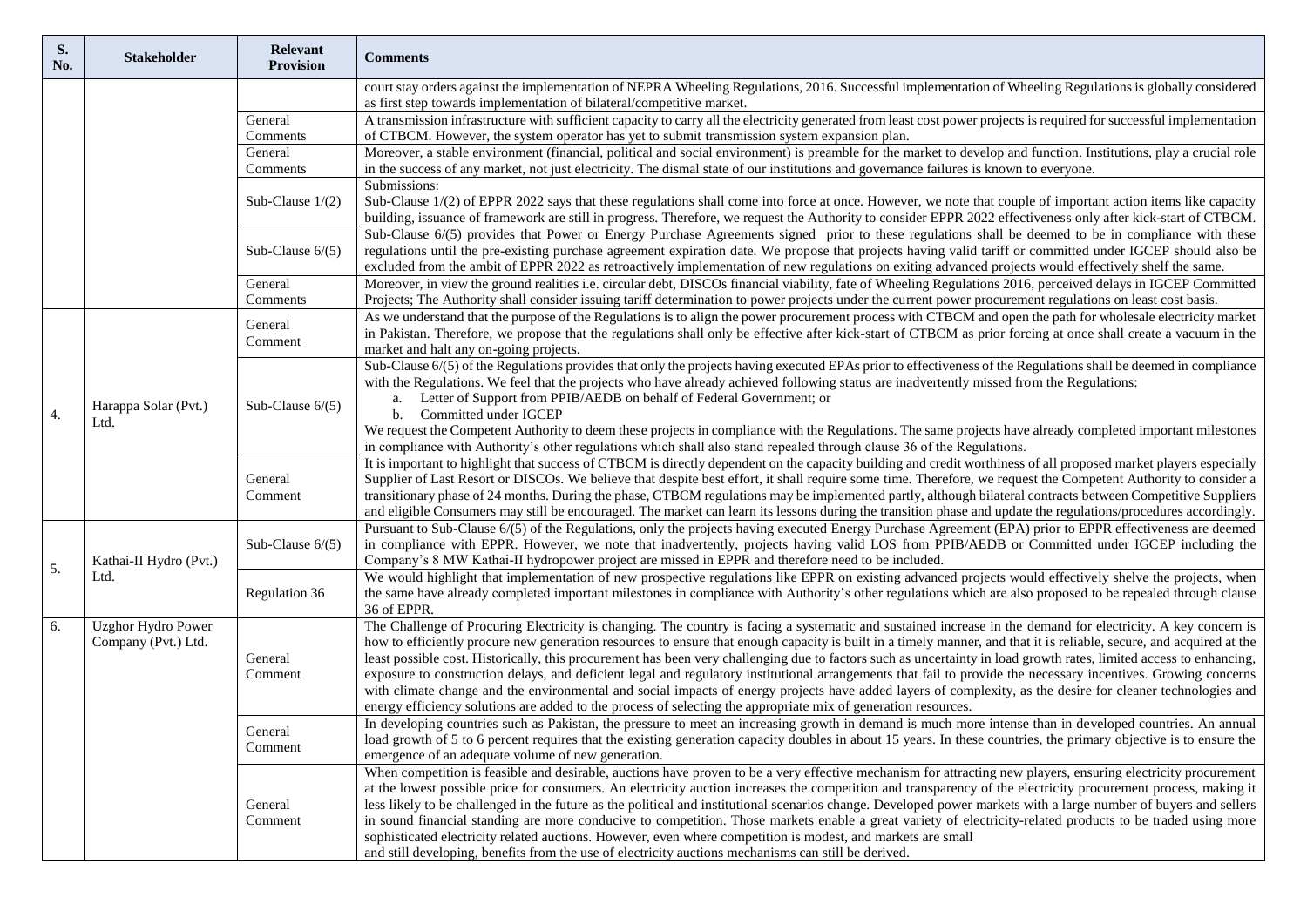| S.<br>No. | <b>Stakeholder</b>                        | Relevant<br><b>Provision</b> | <b>Comments</b>                                                                                                                                                                                                                                                                                                                                                                                                                                                                                                                                                                                                                                                                                                                                                                                                                                                                                                                                                                                                                                                                                                                                                                                                                                                                                                              |
|-----------|-------------------------------------------|------------------------------|------------------------------------------------------------------------------------------------------------------------------------------------------------------------------------------------------------------------------------------------------------------------------------------------------------------------------------------------------------------------------------------------------------------------------------------------------------------------------------------------------------------------------------------------------------------------------------------------------------------------------------------------------------------------------------------------------------------------------------------------------------------------------------------------------------------------------------------------------------------------------------------------------------------------------------------------------------------------------------------------------------------------------------------------------------------------------------------------------------------------------------------------------------------------------------------------------------------------------------------------------------------------------------------------------------------------------|
|           |                                           | General<br>Comment           | Robustness of the Institutions and Regulatory Framework Designing and implementing any type of formal bidding system requires a candid assessment of the<br>robustness of the institutions and the regulatory framework in each country or state. Independent regulators are of great importance due to the need for regulatory<br>oversight. However, some prior conditions need to be in place—such as rule of law and, in particular, enforcement of contracts & policies. In restructured power<br>sectors, contracts are a proxy for vertical integration. Experience has shown that even in countries where the legal framework is solid, the enforcement of EPAs<br>resulting from bidding depends on the existence of cost-reflective tariffs and commercial discipline. Where cost-reflective tariffs are not the practice, or non-<br>payment is perceived as high risk, auctions for new generation tend to fail or require government support (thus increasing government-contingent liabilities).                                                                                                                                                                                                                                                                                                               |
|           |                                           | General<br>Comment           | The Authority approved National Electric Power Regulatory Authority (Wheeling of Electric Power) Regulations, 2016 (the Regulations) vide SRO dated June<br>13, 2016, in order to facilitate wheeling of power in the country. This SRO is applicable to any generating company for nationwide wheeling of power utilizing<br>DISCOs/NTDC network to service BPCs (Industrial Private Power Buyers). Successful wheeling is the first step toward a Competitive Bilateral Power Market<br>as it requires competitive pricing B2B deals and freedom of choice.                                                                                                                                                                                                                                                                                                                                                                                                                                                                                                                                                                                                                                                                                                                                                                |
|           |                                           | General<br>Comment           | Wheeling is basically the export of power from generation source to another entity through transmission system of distribution companies, while the fee paid for<br>the use of transmission system is called wheeling charges.                                                                                                                                                                                                                                                                                                                                                                                                                                                                                                                                                                                                                                                                                                                                                                                                                                                                                                                                                                                                                                                                                               |
|           |                                           | General<br>Comment           | However, different stakeholders voiced their concerns on the Regulations in terms of treatment of T&D losses during wheeling, imposition of Stranded costs<br>and Cross Subsidy charges, if any, applicability of Use of System charges of NTDC, Consumers with wheeling arrangements but at the same time having<br>DISCOs as Back up Source of supply, and Banked Energy etc.                                                                                                                                                                                                                                                                                                                                                                                                                                                                                                                                                                                                                                                                                                                                                                                                                                                                                                                                              |
|           |                                           | General<br>Comment           | Ministry of Energy/DISCOs/CPPA has created hurdles in implementation of these Wheeling Regulations. MoE has not allowed nationwide wheeling of power<br>to BPCs for which legal regime is in place. Majority of the DISCOs have invoked the jurisdiction of this Court challenging the Wheeling Regulations. Therefore,<br>the<br>investors are confused that how the government / NEPRA will implement CTBCM? When the government entities such as CPPA-G & DISCOs who are expected<br>to be the key players/implementers of CTBCM have not accepted the Wheeling Regulations, which are generally considered as the first step towards the<br>Competitive Bilateral Power Market.                                                                                                                                                                                                                                                                                                                                                                                                                                                                                                                                                                                                                                          |
|           |                                           | General<br>Comment           | NEPRA issued Competitive Bidding Tariff (Approval Procedure) Regulations, 2017 (the "CBTR 2017") which detailed out the procedure of conducting<br>competitive bidding. The aim of said regulations was to introduce competition in future power procurement, where the most competitive (technical & financial)<br>bidder with lowest tariff is selected to develop the project.                                                                                                                                                                                                                                                                                                                                                                                                                                                                                                                                                                                                                                                                                                                                                                                                                                                                                                                                            |
|           | Uzghor Hydro Power<br>Company (Pvt.) Ltd. | General<br>Comment           | Under the ambit of CBTR 2017 & CBTR 2014, PEDO KPK initiated competitive bidding on six hydro power solicited sites in which numerous nation &<br>international bidders participated. PEDO proceeded to develop a generic Request for Proposal (RFP) applicable for all six of the above projects, and submitted<br>the same for approval to the Authority. Approval of the RFP, with certain amendments, was granted by the Authority, on 26-10-20 16. The bid evaluation report<br>on the six projects was submitted to NEPRA by PEDO and out of these six hydro power sites, the Authority approved two projects for issuance of tariff i.e.<br>99MW, Arkari Gol HPP, Chitral and 102 MW, Shigo Kas HPP, Upper Dir. The Authority subsequently issued EPC stage tariff of Rs.8.28/kWh to 99 MW Arkari<br>Gol HPP on October 22, 2018 while 102 MW Shigo Kas HPP was issued tariff of Rs.8.26/kWh on June 14th, 2018. The Authority Decision was being intimated<br>to the Federal Government for the purpose of notification in the official gazette pursuant to Section 3 1(7) of the Regulation of Generation, Transmission and<br>Distribution of Electric Power Act, 1997. Moreover, Power Purchaser was directed by Authority to execute PPA on the basis of terms & conditions mentioned<br>in the tariff decision. |
|           |                                           | General<br>Comment           | The Authority may note that the government has not notified the tariffs of Arkari Gol & Shigo Kas HPPs and the Power Purchaser failed to negotiate/execute<br>Power Purchase Agreements with the Sponsors of these two<br>projects, despite the lapse of 4 years.                                                                                                                                                                                                                                                                                                                                                                                                                                                                                                                                                                                                                                                                                                                                                                                                                                                                                                                                                                                                                                                            |
|           |                                           | General<br>Comment           | Under relevant provision of the CBTR, the Alternative Energy Development Board ("AEDB") vide its letter dated May 11, 2020, submitted two Request for<br>Proposal ("RFP") documents to carry out competitive bidding for the procurement of electricity, each from solar and wind power projects that hold Letters of<br>Intent ("LOIs") and fall under Category-Ill of the Cabinet Committee on Energy's ("CCoE") decision dated April 04, 2019 (subsequently modified in June 2020).                                                                                                                                                                                                                                                                                                                                                                                                                                                                                                                                                                                                                                                                                                                                                                                                                                       |
|           |                                           | General                      | The Authority on Feb 16 <sup>th</sup> , 2021 issued their Decision in the matter of approval of Request for Proposal (RFP) Packages submitted for Competitive Bidding of                                                                                                                                                                                                                                                                                                                                                                                                                                                                                                                                                                                                                                                                                                                                                                                                                                                                                                                                                                                                                                                                                                                                                     |
|           |                                           | Comment<br>General           | Wind & Solar Power Projects falling under Category-Ill.<br>It may be noted that despite the Authority's approval of RFP Packages for above stated Solar & Wind Power Projects; the AEDB has not conducted the                                                                                                                                                                                                                                                                                                                                                                                                                                                                                                                                                                                                                                                                                                                                                                                                                                                                                                                                                                                                                                                                                                                |
|           |                                           | Comment                      | competitive bidding for one reason or the other.                                                                                                                                                                                                                                                                                                                                                                                                                                                                                                                                                                                                                                                                                                                                                                                                                                                                                                                                                                                                                                                                                                                                                                                                                                                                             |
|           |                                           | General<br>Comment           | As mentioned earlier, Regulatory stability, implementation of their decisions, financial conditions of market, rule of law & implementation of law are key<br>elements to attract investors to participate in competitive auctions. However, the experience of investors who have participated in earlier competitive bidding<br>carried out for hydro power projects is bitter.                                                                                                                                                                                                                                                                                                                                                                                                                                                                                                                                                                                                                                                                                                                                                                                                                                                                                                                                             |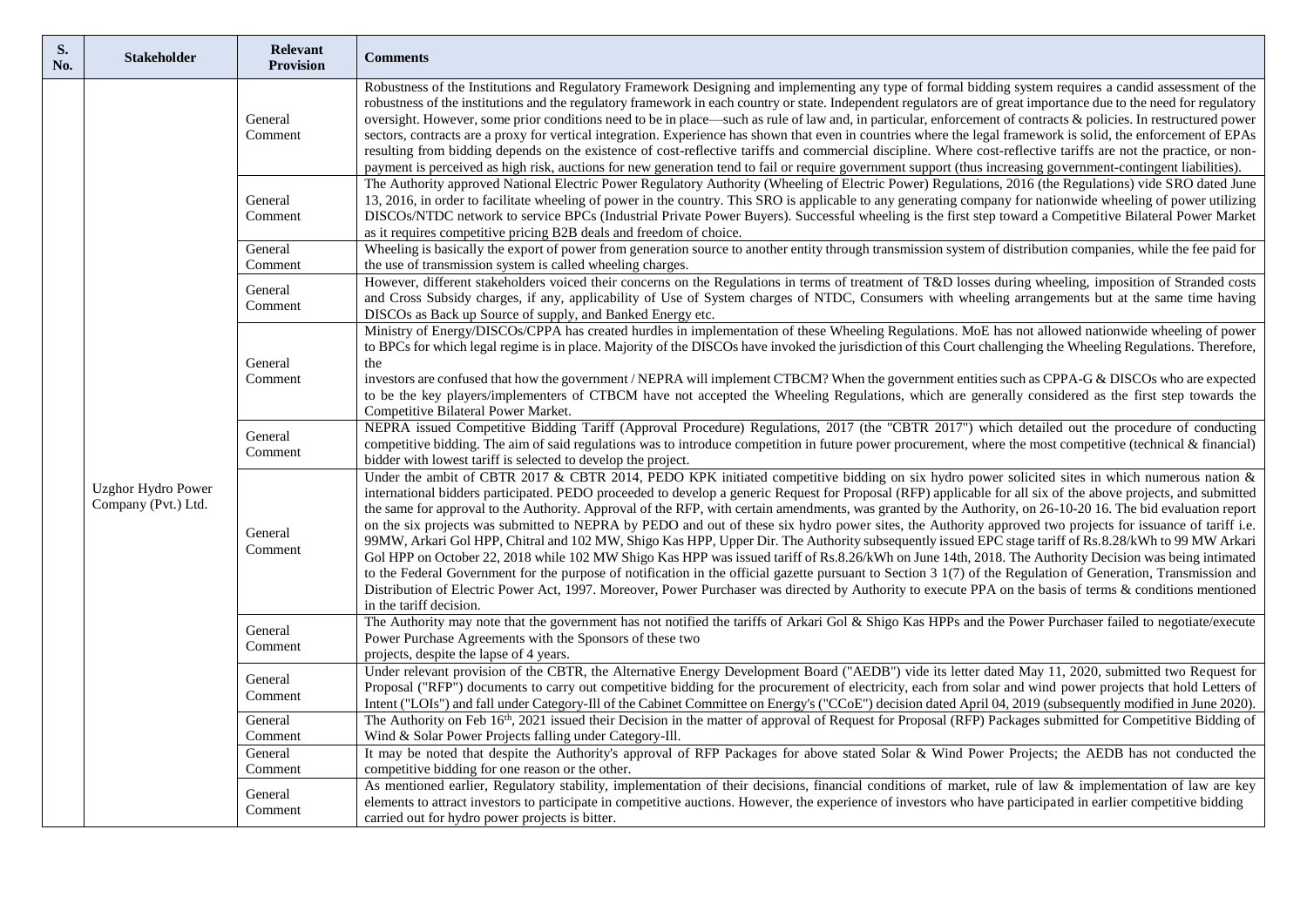| S.<br>No. | <b>Stakeholder</b>                               | Relevant<br><b>Provision</b>  | <b>Comments</b>                                                                                                                                                                                                                                                                                                                                                                                                                                                                                                                                                                                                                                                                                                                                                                                                                                                                                                                                                                                                                                                                                                                                                                                                                                                                                                                   |
|-----------|--------------------------------------------------|-------------------------------|-----------------------------------------------------------------------------------------------------------------------------------------------------------------------------------------------------------------------------------------------------------------------------------------------------------------------------------------------------------------------------------------------------------------------------------------------------------------------------------------------------------------------------------------------------------------------------------------------------------------------------------------------------------------------------------------------------------------------------------------------------------------------------------------------------------------------------------------------------------------------------------------------------------------------------------------------------------------------------------------------------------------------------------------------------------------------------------------------------------------------------------------------------------------------------------------------------------------------------------------------------------------------------------------------------------------------------------|
|           |                                                  | General<br>Comment<br>General | The draft EPPR 2022 is somewhat similar to CBTR 2017. The aim of both regulations is to procure future generation capacity on competitive and least cost<br>basis. The EPPR 2022 states that the Electric Power Supplier including Supplier of last resort shall maintain the financial strength and sufficient payment capacity<br>to be considered credit worthy, and timely comply with its power procurement and use of system charges payment obligations. We assume that the Authority<br>with reference to Supplier of last resort means the current distribution companies (DISCOs). The credit worthiness of majority of these DISCOs (for example<br>HESCO, QESCO, SEPCO & PESCO) are very weak and under the present financial conditions of these DISCO's, no bidder will participate in the competitive<br>auction for new procurement carried out by them. Therefore, there is an urgent need to reform the current structure of DISCOs and make them a financial viable<br>entity. The improvement in DISCOs financial, technical and HR strength will empower them to accurately predict the future demand, power procurement strategy<br>and risk mitigation measures. Thus, improvement in DISCOs viability is the most critical and foremost aspect that is required for adopting & implementing<br>EPPR 2022. |
|           |                                                  | General<br>Comment            | We understand that the Authority has lately stopped awarding generation's license and tariff to power projects under the current power procurement regulations.<br>The Authority will only issue benchmark tariff under EPPR 2022 to those projects that are recommended by Supplier of Last Resort and based on least cost<br>principle & IGCEP. The approved IGCEP has optimized 2000 MW of Solar & Wind based projects with COD scheduled in 2024, and further 2000 MW are<br>scheduled in 2025. However, the government has yet to finalize location / size / feasibility of these projects. Moreover, significant IGCEP Committed List<br>Projects such as WAPDA (9,152 MW) are delayed behind horizon, as well as some sponsors of Bagasse based Power Projects and Coal<br>based power project are now reluctant to implement their projects. Therefore, we foresee a demand-supply gap unless the Authority & NTDCL holistically<br>review the timelines & implementation status of these Committed Power Projects.                                                                                                                                                                                                                                                                                                       |
|           |                                                  | General<br>Comment            | The Authority before notifying EPPR 2022 must also clarify about the fate of the Sponsors of various power projects that are actively developing power projects<br>under valid LOIs issued by relevant govt. agencies under the current/CCI approved/notified power policy(s). The rights of these project sponsors are protected<br>under the doctrine of non-application of any law or policy retrospectively as retrospectively is barred under the Constitution. The change in the Power Policies<br>is coram non judice as the policy change and sanction of departure from the provisions of the Power Policies under article 154 of the constitution are the exclusive<br>jurisdiction of the Council of Common Interests (CCI) in a duly convened constitutional forum meeting and not otherwise and again it shall not affect the vested<br>rights of these Sponsors.                                                                                                                                                                                                                                                                                                                                                                                                                                                    |
|           |                                                  | General<br>Comment            | We believe that the amicable resolution of anticipated issues in relation to the fate of the Sponsors of power projects having valid LOIs will lead to successful<br>implementation of EPPR 2022. Otherwise, we are afraid that the Independent auction Administrator will face rigorous & prolong legal battles, whenever the<br>projects awarded to these sponsors will be offered for competitive auction.                                                                                                                                                                                                                                                                                                                                                                                                                                                                                                                                                                                                                                                                                                                                                                                                                                                                                                                     |
|           | <b>Uzghor Hydro Power</b><br>Company (Pvt.) Ltd. | General<br>Comment            | Therefore, we believe that the notification of EPPR 2022 shall be delayed and the Authority should consider allowing a transition period, during which the<br>following issues are resolved under foremost priority:<br>a. Liquidity issues of the Supplier of last resort and making them a financially $\&$ technically viable entity;<br>b. Identification of other potential electric suppliers;<br>c. Fate of power projects that are being developed by sponsors of these power projects under valid LOIs;<br>d. The fate of those unlucky hydro power projects, who have already obtain tariff from NEPRA, it is very imperative to draw the kind attention of the<br>Authority that all those projects who have successfully obtain the tariff approved from NEPRA have invested millions of dollars to achieve this goal.                                                                                                                                                                                                                                                                                                                                                                                                                                                                                                |
| 7.        | Kot Addu Power<br>Company Ltd.                   | Clause 31<br>sub-clause 3     | We would like to draw the Authority's attention to the draft Rules clause 31 sub clause 3 which states: "After expiry of the power purchase agreements falling<br>within purview of sub-regulation (1), the same shall only be renewed with approval of the Authority and after ensuring that it qualifies as least cost procurement<br>as per IGCEP in field at the relevant time."<br>a. We wish to place our appreciation on record on the approval of first ever IGCEP by the Authority, however in current IGCEP, the existing IPPs with expiring<br>1st PPA term are being declared retired and therefore Power Purchaser cannot include such plants in their intended list of power sellers. We fully understand, the<br>good intent, but we fear that this policy in IGCEP may not be prudent decision for electricity<br>We request the Authority that Plants ending first term of the PPA should be given the opportunity to participate in the new energy market and should not be<br>declared as a retired plant. Authority has the right to determine their base line tariff considering the relevant factors.                                                                                                                                                                                                       |
|           |                                                  |                               | b. KAPCO retirement example in IGCEP ignoring many positive aspects:<br>KAPCO being one of the largest IPPs is being declared retired in IGCEP while KAPCO has significant and tangible strengths as listed below which are not<br>considered in IGCEP:                                                                                                                                                                                                                                                                                                                                                                                                                                                                                                                                                                                                                                                                                                                                                                                                                                                                                                                                                                                                                                                                           |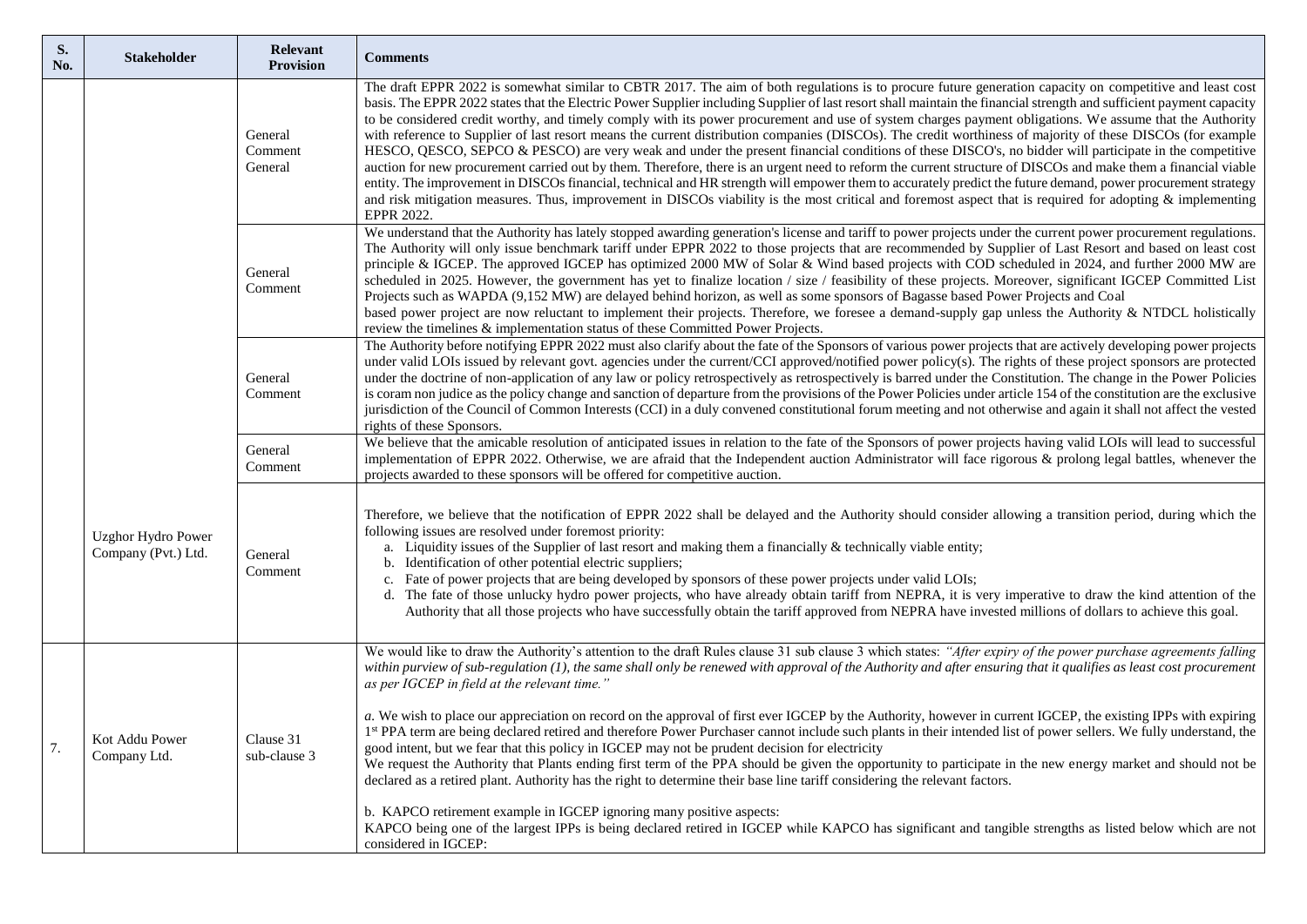| S.<br>No. | <b>Stakeholder</b> | <b>Relevant</b><br><b>Provision</b>                  | <b>Comments</b>                                                                                                                                                                                                                                                                                                                                                                                                                                                                                                                                                                                                                                                                                                                                                                                                                                                                                                                                                                                                                                                                                                                                                                                                                                                                                                                                                                                  |
|-----------|--------------------|------------------------------------------------------|--------------------------------------------------------------------------------------------------------------------------------------------------------------------------------------------------------------------------------------------------------------------------------------------------------------------------------------------------------------------------------------------------------------------------------------------------------------------------------------------------------------------------------------------------------------------------------------------------------------------------------------------------------------------------------------------------------------------------------------------------------------------------------------------------------------------------------------------------------------------------------------------------------------------------------------------------------------------------------------------------------------------------------------------------------------------------------------------------------------------------------------------------------------------------------------------------------------------------------------------------------------------------------------------------------------------------------------------------------------------------------------------------|
|           |                    |                                                      | Gas Turbines' quick start/stop ability for meeting the gap due to rapid varying output of solar and wind power plants due to weather and other<br>i.<br>extraneous conditions.<br>ii.<br>KAPCO is the only tri-fuel plant in the country and it has proven, time and again, generation on furnace oil when RLNG/gas supplies are constrained<br>during winter season and/or due to other market factors. In recent years (2021 & 2022), Europe has observed very high generation on oil based thermal<br>plants due to non-availability of Gas/RLNG plants. Similar situation has been faced in our Country during this winter at the time of canal closures.<br>KAPCO full complex was been dispatched for peaking winter demands. For you reference, the following is the actual load factor of KAPCO compared<br>to the load factor given in IGCEP: page 63 Table 6-4 Annual Capacity Factors %.                                                                                                                                                                                                                                                                                                                                                                                                                                                                                              |
|           |                    |                                                      | <b>Energy Block</b><br><b>IGCEP 2020-21</b><br>Actual 2020-21                                                                                                                                                                                                                                                                                                                                                                                                                                                                                                                                                                                                                                                                                                                                                                                                                                                                                                                                                                                                                                                                                                                                                                                                                                                                                                                                    |
|           |                    |                                                      | Block 1<br>14.68<br>53.65                                                                                                                                                                                                                                                                                                                                                                                                                                                                                                                                                                                                                                                                                                                                                                                                                                                                                                                                                                                                                                                                                                                                                                                                                                                                                                                                                                        |
|           |                    |                                                      | Block 2<br>3.11<br>27.89                                                                                                                                                                                                                                                                                                                                                                                                                                                                                                                                                                                                                                                                                                                                                                                                                                                                                                                                                                                                                                                                                                                                                                                                                                                                                                                                                                         |
|           |                    |                                                      | 0.00<br>5.84<br>Block 3                                                                                                                                                                                                                                                                                                                                                                                                                                                                                                                                                                                                                                                                                                                                                                                                                                                                                                                                                                                                                                                                                                                                                                                                                                                                                                                                                                          |
|           |                    |                                                      |                                                                                                                                                                                                                                                                                                                                                                                                                                                                                                                                                                                                                                                                                                                                                                                                                                                                                                                                                                                                                                                                                                                                                                                                                                                                                                                                                                                                  |
|           |                    |                                                      | <b>Energy Block</b><br>IGCEP 2021-22<br>Actual till Dec 21                                                                                                                                                                                                                                                                                                                                                                                                                                                                                                                                                                                                                                                                                                                                                                                                                                                                                                                                                                                                                                                                                                                                                                                                                                                                                                                                       |
|           |                    |                                                      | Block 1<br>62.39<br>16.63                                                                                                                                                                                                                                                                                                                                                                                                                                                                                                                                                                                                                                                                                                                                                                                                                                                                                                                                                                                                                                                                                                                                                                                                                                                                                                                                                                        |
|           |                    |                                                      | Block 2<br>4.96<br>42.08                                                                                                                                                                                                                                                                                                                                                                                                                                                                                                                                                                                                                                                                                                                                                                                                                                                                                                                                                                                                                                                                                                                                                                                                                                                                                                                                                                         |
|           |                    |                                                      | 0.00<br>Block 3<br>14.37                                                                                                                                                                                                                                                                                                                                                                                                                                                                                                                                                                                                                                                                                                                                                                                                                                                                                                                                                                                                                                                                                                                                                                                                                                                                                                                                                                         |
|           |                    |                                                      | KAPCO has the potential to provide cheaper power as compared to some other power plants due to its high efficiency oil and gas fired CCGT gas<br>iii.<br>turbines.                                                                                                                                                                                                                                                                                                                                                                                                                                                                                                                                                                                                                                                                                                                                                                                                                                                                                                                                                                                                                                                                                                                                                                                                                               |
|           | Karachi Electric   |                                                      | KAPCO has the largest oil storage and treatment facility of around 150,000 Tonnes of Furnace Oil and 50 million litres of HSD. On site storage of oil<br>iv.<br>is very critical to meet contingency requirements of the Country at time of acute high demand during extreme weather particularly when hydel<br>generation low due to dry spells of monsoon.<br>The Authority will appreciate that MEPCO is the largest DISCO in the Country (based on number of consumers). Unfortunately, IGCEP does not<br>V.<br>consider the regional power requirements for such a major DISCO. MEPCO and NPCC requirements have been ignored while taking decision of<br>KAPCO retirement.<br>IGCEP assumes the uninterrupted fuel supply and does not consider frequent disruptions of RLNG supplies to power plants when calculating the load<br>vi.<br>factor.<br>Potential reduction in coal generation in coming years due to international environmental standards.<br>vii.<br>KAPCO is feeding major 220KV and 132KV grid stations and these grids and transmission lines will become unstable without KAPCO generation in<br>viii.<br>these areas.<br><b>Proposed Amendments and Rationale</b>                                                                                                                                                                                                     |
| 8.        | Karachi Electric   | Regulation $2 -$<br>Definition and<br>Interpretation | (1)(d) "Auction Committee" means the Committee constituted by the Independent Auction Administrator, or the Relevant Agency, as the case may be, under<br>regulation [25] for conducting Competitive Auction.<br>(1)(e) "Auction Evaluation Report" means the report submitted to the Authority by the Independent Auction Administrator, or the Relevant Agency, as the<br>case may be, after completion of a Competitive Auction in accordance with the RFP and any other bidding document approved by the Authority, and in<br>compliance with provisions in these regulations.<br>(1)(k) "Competitive Auction" means a competitive process to obtain bids and award of electric power procurement bilateral contracts for suppliers of last resort<br>organized and carried out by an IAA, or the Relevant Agency, as the case may be.<br>$(1)(p)$ "Independent Auction Administrator" means any entity registered with the Authority to provide the services of organization and administration of<br>competitive auctions for electric power procurement by state-owned suppliers of last resort.<br>NEW DEFINITION - (1)(u) "Relevant Agency" means any entity registered with the authority to provide the services of organization, administration<br>and carrying out of competitive auctions for electric power procurement, in accordance with the applicable rules and regulations. |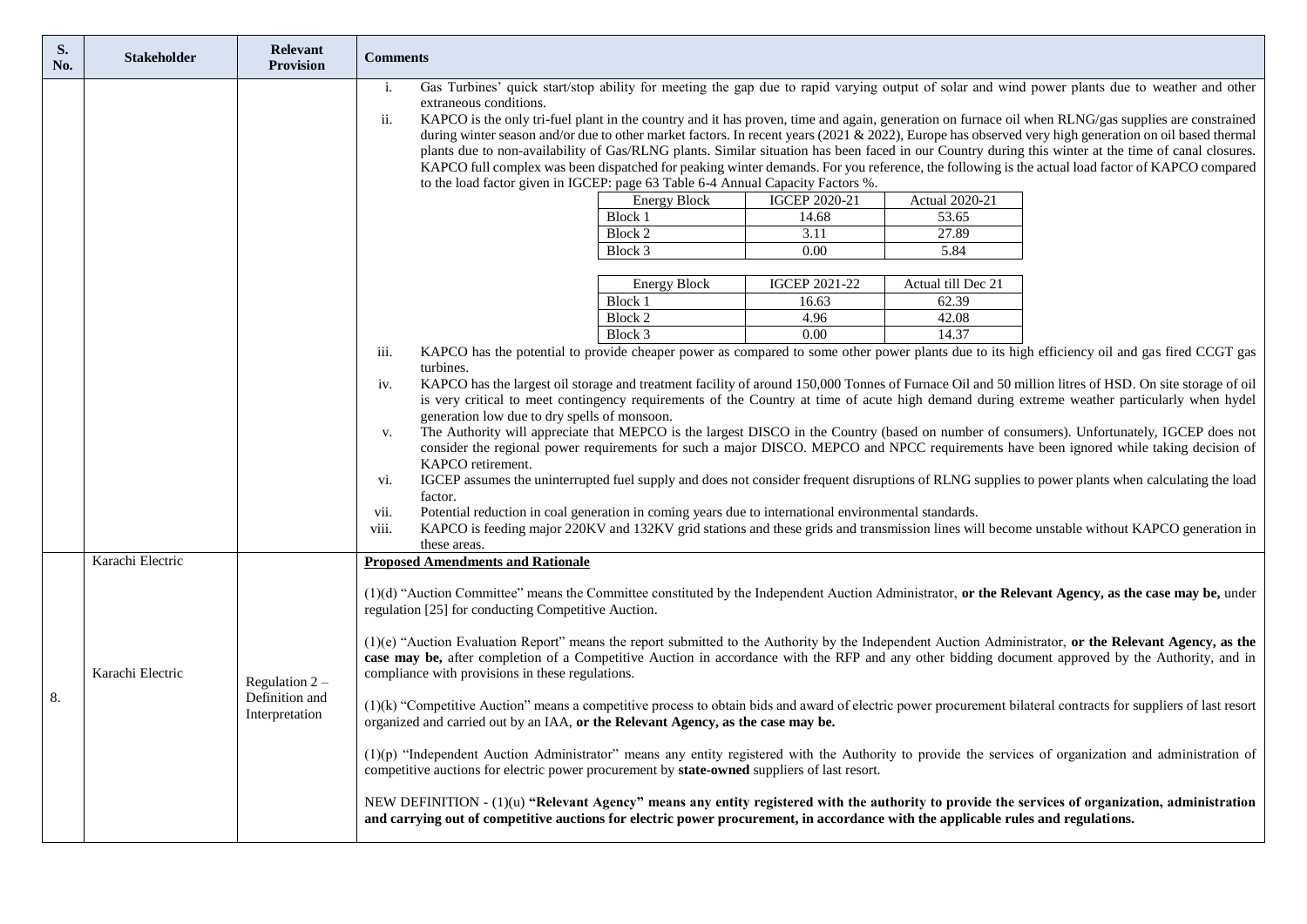| S.<br>No. | <b>Stakeholder</b> | <b>Relevant</b><br><b>Provision</b>                                                                                                                                            | <b>Comments</b>                                                                                                                                                                                                                                                                                                                                                                                                                                                                                                                                                                                                                                                                                                                                                                                                                                                                                                                                                                                                                                                                                                                                                                                                                                            |
|-----------|--------------------|--------------------------------------------------------------------------------------------------------------------------------------------------------------------------------|------------------------------------------------------------------------------------------------------------------------------------------------------------------------------------------------------------------------------------------------------------------------------------------------------------------------------------------------------------------------------------------------------------------------------------------------------------------------------------------------------------------------------------------------------------------------------------------------------------------------------------------------------------------------------------------------------------------------------------------------------------------------------------------------------------------------------------------------------------------------------------------------------------------------------------------------------------------------------------------------------------------------------------------------------------------------------------------------------------------------------------------------------------------------------------------------------------------------------------------------------------|
|           |                    |                                                                                                                                                                                | RATIONALE: As per the CTBCM regime and Section 23E of the NEPRA Amendment Act, 2018 all existing DISCOs are deemed as Suppliers of Last Resort<br>(SOLR) for their service territories to ensure continued and reliable power supply to regulated consumer base.<br>In this respect, it is humbly requested that KE being the SOLR for its service territory and a private entity should be allowed to plan, procure and carry out<br>competitive bidding for power projects in line with applicable rules to cater demand for its service territory, as dependency on IAA will essentially negate the<br>essence of privatization.<br>Therefore, it is requested that KE may be allowed to plan power procurement and carry out Competitive Auction in its own service territory tho0rugh the Auction<br>Committee formed by KE as the Relevant Agency as proposed above. For power procurement of state-owned SOLR, Competitive Auction may be carried out<br>by the IAA which would also be in line with the CTBCM detailed design.                                                                                                                                                                                                                     |
|           |                    | Regulation 3<br>Obligation to plan                                                                                                                                             | <b>Proposed Amendments and Rationale:</b>                                                                                                                                                                                                                                                                                                                                                                                                                                                                                                                                                                                                                                                                                                                                                                                                                                                                                                                                                                                                                                                                                                                                                                                                                  |
|           |                    | in advance and<br>update<br>the<br>business plan:                                                                                                                              | It is requested that clarity may please be provided with respect to the criteria which would be part of power procurement strategy and risk mitigation strategy to<br>ensure compliance with this letter and spirit.                                                                                                                                                                                                                                                                                                                                                                                                                                                                                                                                                                                                                                                                                                                                                                                                                                                                                                                                                                                                                                       |
|           |                    |                                                                                                                                                                                | <b>Proposed Amendments and Rationale:</b>                                                                                                                                                                                                                                                                                                                                                                                                                                                                                                                                                                                                                                                                                                                                                                                                                                                                                                                                                                                                                                                                                                                                                                                                                  |
|           | Karachi Electric   | Regulation 3<br>Obligation to plan<br>in advance and<br>update<br>the<br>business plan &<br>Regulation 4<br>Power acquisition<br>programme and<br>new<br>power<br>procurement: | 3(3) The updated business plan shall cover information on the previous twelve (12) months, and projections for a horizon of three (3) years in the case of<br>competitive suppliers, and five (5) years for suppliers of last resort.<br><b>AND</b><br>4(3) The business plan with the proposed power acquisition programme of each supplier of last resort shall include the following:<br>Demand (energy and peak demand) of its supply consumers, actual during last twelve (12) months and projections for next (3) years in the case of<br>competitive supplier, and five (5) years for suppliers of last resort, provided that demand forecast should demonstrate consistency with demand in the<br>supply tariff determinations, where applicable, and differentiate demand of BPCs buying or that have submitted a one (1) year notice in accordance<br>with section 22 of the act to the supplier of last resort;<br>RATIONALE: As per Regulation 3(3), SOLR is required to submit business plan for a horizon of five years. Further Regulation 4(3)(a) requires SOLR to submit<br>power acquisition programme along with business plan. However, the horizon of projections for SOLR i.e. 5 years has been omitted from the Regulation 4(3)(a). |
|           |                    |                                                                                                                                                                                | Accordingly, it is humbly requested to amend the instant clause to avoid the above inconsistency.<br>Further, it is humbly submitted that as SOLR is a regulated function whereby the SOLR is obligated to cater demand of (i) regulated consumer base, and (ii)<br>eligible consumers who had opted for bilateral contracts, but their competitive supplier defaults. Further, considering that SOLR is also required to cater demand<br>of eligible consumers whose competitive supplier defaults, therefore, SOLR in the business plan submitted under these regulations be allowed to make provisions<br>to cater such contingencies as the same may arise due to factors beyond the control of SOLR.<br><b>Proposed Amendments and Rationale:</b>                                                                                                                                                                                                                                                                                                                                                                                                                                                                                                     |
|           |                    | Regulation 5-                                                                                                                                                                  | (3) Prior to each new competitive power procurement process and Competitive Auction, the supplier of last resort shall submit an application to the Authority<br>for its review and approval. The application shall contain information regarding the proposed energy and / or capacity to be procured in the Competitive Auction,<br>the IAA, or Relevant Agency, as the case may be, that will administer the auction, and the justification of the new procurement requested, such as to comply<br>with its supply regulatory obligations, and obligations imposed as a Market Participant in accordance to the Commercial Code such as capacity obligations.<br>(5) Two or more suppliers of last resort may apply to procure in a combined auction administered by the same IAA, or the Relevant Agency, as the case may                                                                                                                                                                                                                                                                                                                                                                                                                              |
|           |                    | New Power<br>Procurement                                                                                                                                                       | be. In that case, the application for new power procurement may be submitted by the IAAA, or the Relevant Agency, as the case may be, in accordance with<br>the requirements and procedures in these regulations.<br>(7) After adequate and sufficient information has been provided and if the request is prudent and necessary, the Authority will approve the new auction for<br>power procurement establishing the energy and / or capacity to be contracted by each supplier of last resort and, in the case of a joint auction, the total amount<br>of energy and capacity to be auctioned:<br>Provided that, the quantities approved by the Authority for auction(s) may be different than those submitted in the application by the suppliers of last resort or<br>the IAA, or the Relevant Agency, as the case may be.                                                                                                                                                                                                                                                                                                                                                                                                                            |
|           |                    |                                                                                                                                                                                |                                                                                                                                                                                                                                                                                                                                                                                                                                                                                                                                                                                                                                                                                                                                                                                                                                                                                                                                                                                                                                                                                                                                                                                                                                                            |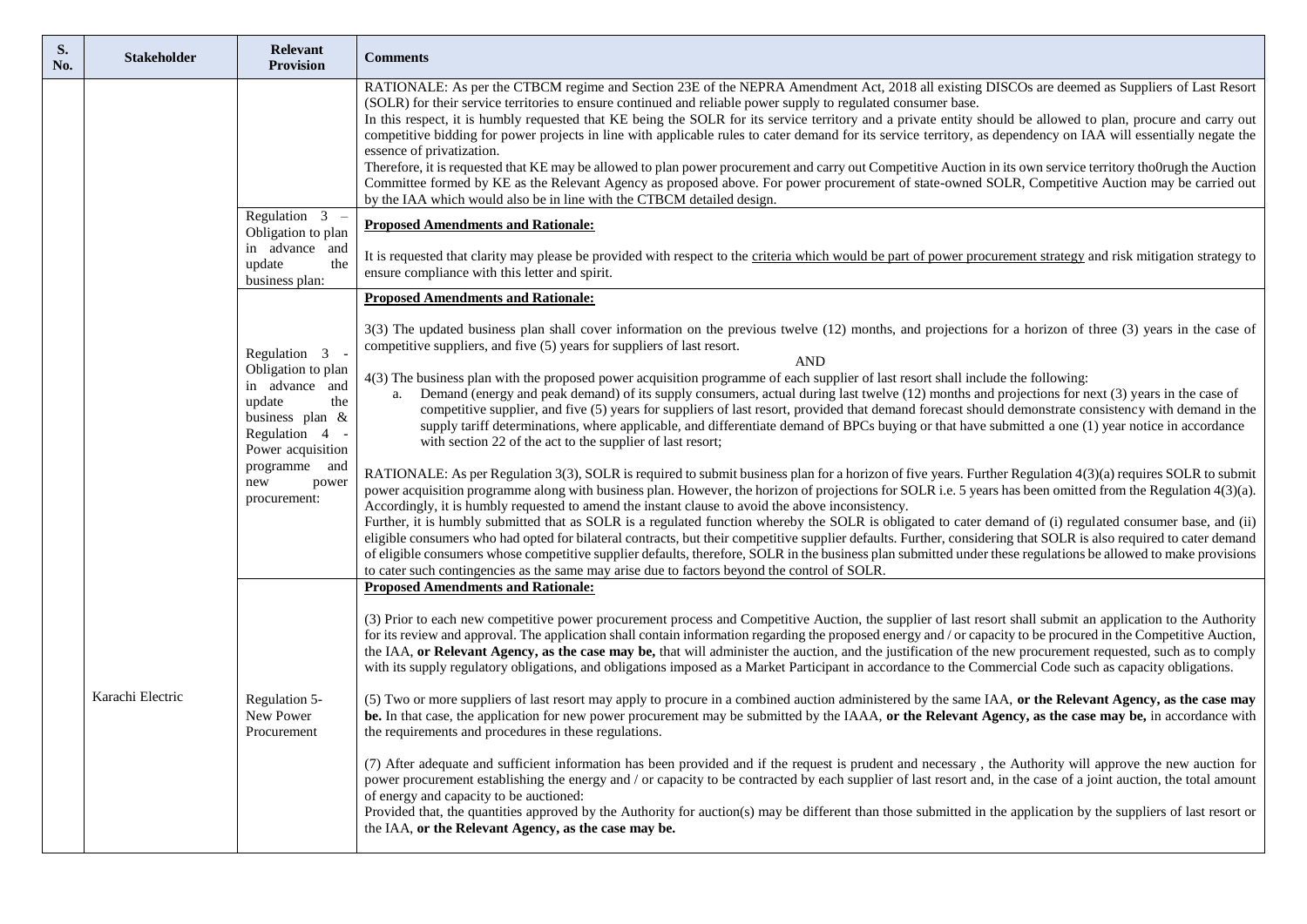| S.<br>No. | <b>Stakeholder</b> | <b>Relevant</b><br><b>Provision</b>                                      | <b>Comments</b>                                                                                                                                                                                                                                                                                                                                                                                                                                                                                                                                                                                                                                                                                                                                                                                                                                                                  |
|-----------|--------------------|--------------------------------------------------------------------------|----------------------------------------------------------------------------------------------------------------------------------------------------------------------------------------------------------------------------------------------------------------------------------------------------------------------------------------------------------------------------------------------------------------------------------------------------------------------------------------------------------------------------------------------------------------------------------------------------------------------------------------------------------------------------------------------------------------------------------------------------------------------------------------------------------------------------------------------------------------------------------|
|           |                    |                                                                          | RATIONALE: It is humbly requested to amend the Regulations $5(3)$ , $5(5)$ & $5(7)$ to align the same in accordance with the amendments / new definition proposed<br>in Regulation 2 above.                                                                                                                                                                                                                                                                                                                                                                                                                                                                                                                                                                                                                                                                                      |
|           |                    |                                                                          | <b>Proposed Amendments and Rationale:</b>                                                                                                                                                                                                                                                                                                                                                                                                                                                                                                                                                                                                                                                                                                                                                                                                                                        |
|           |                    | Regulation $6$ –<br>Obligation<br>advance<br>competitive<br>procurement: | (4) Procurement of new power purchase contracts by a supplier of last resort shall be the result of competitive auction process administered by and IAA or the<br>Relevant Agency, as the case may be. Contracts awarded through a competitive auction in accordance with these regulations shall be construed as allowed power<br>purchase costs in the determination of the consumer tariffs of the supplier of last resort.                                                                                                                                                                                                                                                                                                                                                                                                                                                   |
|           |                    |                                                                          | of   RATIONALE: It is humbly requested to amend the above provision to align the same in accordance with the amendments / new definition proposed in<br>Regulation 2 above.                                                                                                                                                                                                                                                                                                                                                                                                                                                                                                                                                                                                                                                                                                      |
|           |                    |                                                                          | (6) Power or energy purchase agreements signed or RFP submitted for approval by the Authority and / or approved by the Authority, as the case may be,<br>prior to promulgation of these regulations shall be deemed to be in compliance with these regulations until the pre-existing purchase agreement expiration date<br>or completion of the bidding process on RFP as the case may be, subject to those agreements being in compliance with policies, rules and regulations<br>applicable at the time.                                                                                                                                                                                                                                                                                                                                                                      |
|           |                    |                                                                          | RATIONALE: It is humbly requested to amend requested to amend the above regulation to include RFP submitted for approval of the Authority and / or<br>approved by the Authority, as the case maybe, prior to promulgation of these regulations so as to implement the regulation in letter and spirit.                                                                                                                                                                                                                                                                                                                                                                                                                                                                                                                                                                           |
|           |                    |                                                                          | <b>Proposed Amendments and Rationale:</b>                                                                                                                                                                                                                                                                                                                                                                                                                                                                                                                                                                                                                                                                                                                                                                                                                                        |
|           |                    | Regulation $8 -$<br>Negotiated power<br>purchase contract                | It is humbly requested that for power projects contracted through Competitive Bidding process, prices will be determined and finalized through Competitive<br>bidding process. Therefore, the requirement to submit justification for prices may kindly be removed to achieve operational efficiencies.                                                                                                                                                                                                                                                                                                                                                                                                                                                                                                                                                                          |
|           |                    |                                                                          | Similarly, as the draft PPAs/EPAs will be submitted to Authority at the time of Competitive Bidding, therefore, SOLR be required to submit only amendments<br>/ modifications to these contracts, if any, at the time of finalization for the same as to achieve operational efficiencies.                                                                                                                                                                                                                                                                                                                                                                                                                                                                                                                                                                                       |
|           |                    |                                                                          | Moreover, additional approval process at the beginning of the auction process as mentioned in Regulation 13 may be removed to make the process simpler and<br>reduce the overall time taken.                                                                                                                                                                                                                                                                                                                                                                                                                                                                                                                                                                                                                                                                                     |
|           |                    |                                                                          | <b>Proposed Amendments and Rationale:</b>                                                                                                                                                                                                                                                                                                                                                                                                                                                                                                                                                                                                                                                                                                                                                                                                                                        |
|           |                    |                                                                          | (1) A competitive Auction, for the purposes of these regulations, may be conducted by an IAA or the Relevant Agency as the case may be, registered with the<br>Authority for such purpose.                                                                                                                                                                                                                                                                                                                                                                                                                                                                                                                                                                                                                                                                                       |
|           |                    | Regulation $9 -$<br>Conditions                                           | (3) The IAA or the Relevant Agency, as the case may be, may carry out site specific, site neutral, technology specific, and / or technology neutral Competitive<br>Auctions in its Bidding Documents subject to approval of the Authority.                                                                                                                                                                                                                                                                                                                                                                                                                                                                                                                                                                                                                                       |
|           | Karachi Electric   |                                                                          | (4) All Competitive Auctions shall be designed to include at least the following stages:<br>(iii) Period for response to comments and clarifications: After the end of the period of the previous stage, the Auction Administrator shall respond to<br>all comments and clarification request received in a document published on its website together with the Bidding Documents, available to all interested<br>bidders but without disclosing the party that submitted the comment or request for clarification. The response document will be considered an<br>explanatory schedule of the RFP. Additionally, the IAA or the Relevant Agency, as the case may be, may apply for the Authority approval any<br>modifications to the Bidding Documents, including modification to the template power purchase contract(s), to address issues or concerns raised by<br>bidders. |
|           |                    |                                                                          | (5) Subject to the conditions and principles for Competitive Auctions established in these regulations, the IAA or the Relevant Agency, as the case may be, may<br>adopt any method of Competitive Auction, including sealed bid, descending clock, multistage, two envelops, hybrid method, combinatorial, two sided, or any<br>other Competitive Auction method as may be approved by the Authority and specified in the RFP.                                                                                                                                                                                                                                                                                                                                                                                                                                                  |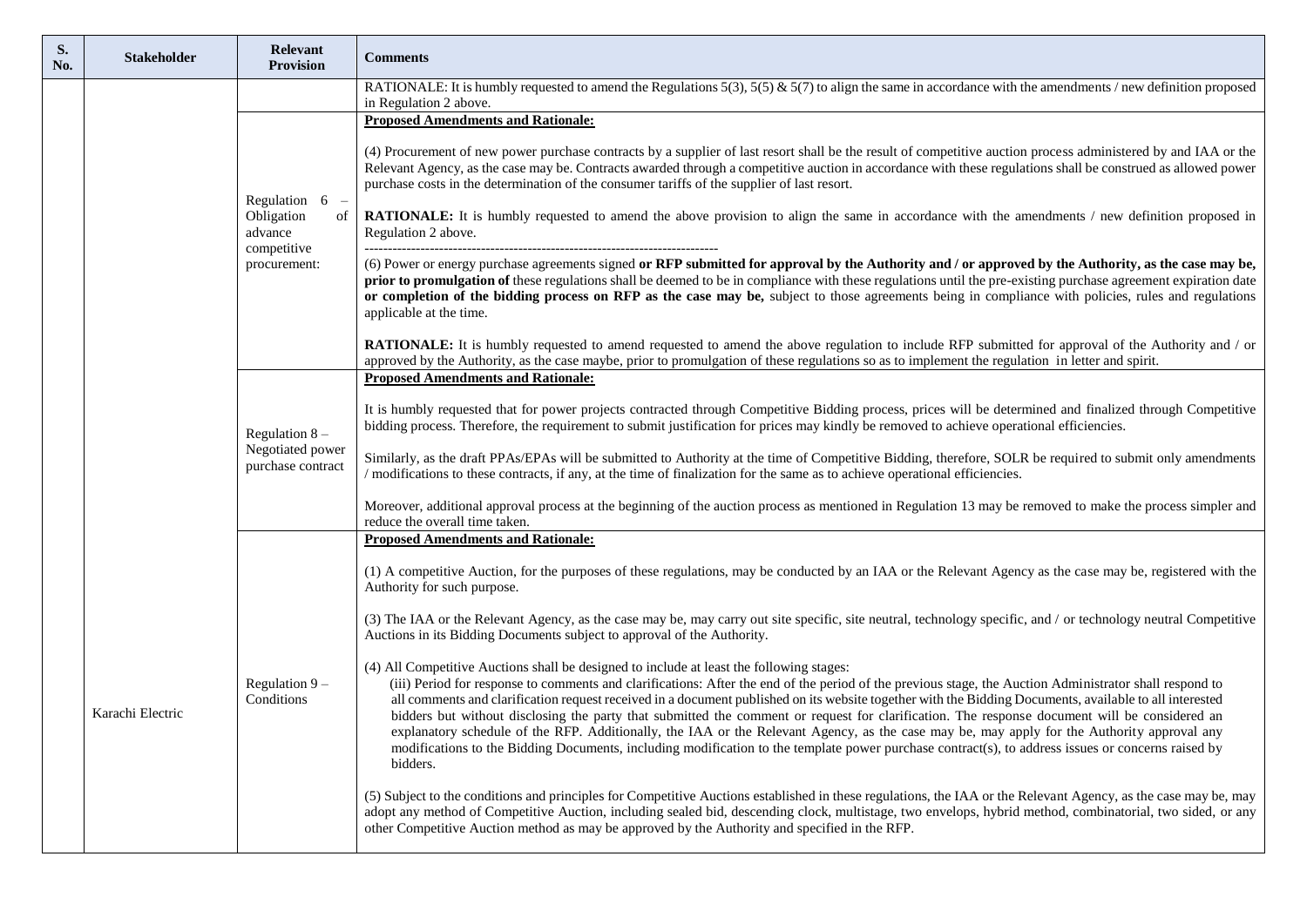| S.<br>No. | <b>Stakeholder</b> | Relevant<br><b>Provision</b>                                     | <b>Comments</b>                                                                                                                                                                                                                                                                                                                                                                                                                                                                                                                                                                                                                                                                                                                                                                                                                                                                                                                                                                                                                                                                                                                                                                                                                                                                                                                                                                                                                                                                                                                                                                                                                                                                                                                                                                                                                                                          |
|-----------|--------------------|------------------------------------------------------------------|--------------------------------------------------------------------------------------------------------------------------------------------------------------------------------------------------------------------------------------------------------------------------------------------------------------------------------------------------------------------------------------------------------------------------------------------------------------------------------------------------------------------------------------------------------------------------------------------------------------------------------------------------------------------------------------------------------------------------------------------------------------------------------------------------------------------------------------------------------------------------------------------------------------------------------------------------------------------------------------------------------------------------------------------------------------------------------------------------------------------------------------------------------------------------------------------------------------------------------------------------------------------------------------------------------------------------------------------------------------------------------------------------------------------------------------------------------------------------------------------------------------------------------------------------------------------------------------------------------------------------------------------------------------------------------------------------------------------------------------------------------------------------------------------------------------------------------------------------------------------------|
|           |                    |                                                                  | RATIONALE: It is humbly requested to amend the sub-regulations (1), (3), 4(iii) and (5) to align the same in accordance with the amendments / new definition<br>proposed in Regulation 2 above.                                                                                                                                                                                                                                                                                                                                                                                                                                                                                                                                                                                                                                                                                                                                                                                                                                                                                                                                                                                                                                                                                                                                                                                                                                                                                                                                                                                                                                                                                                                                                                                                                                                                          |
|           |                    |                                                                  | <b>Proposed Amendments and Rationale:</b>                                                                                                                                                                                                                                                                                                                                                                                                                                                                                                                                                                                                                                                                                                                                                                                                                                                                                                                                                                                                                                                                                                                                                                                                                                                                                                                                                                                                                                                                                                                                                                                                                                                                                                                                                                                                                                |
|           |                    | Regulation $10 -$<br>Other services by<br>an IAA                 | (1) In designing, organizing and administering a Competitive Auction, the IAA or the Relevant Agency, as the case may be, shall take into consideration the<br>following principles:<br>(b) Ensuring all potential and interested bidders have the same access to information. The bidding documents, the information during the auction process<br>and all information on the award shall be made public to the interested bidders on the website of the IAA or the Relevant Agency, as the case may be.<br>The process shall ensure the bidders comply with technical, operational and financial qualifications defined in the Bidding Documents. The IAA's or<br>(f)<br>the Relevant Agency's, as the case may be, pre-qualification process, if applicable as per the approved auction design, shall be uniform, consistent,<br>transparent and non-discriminatory in its application to all prospective bidders.                                                                                                                                                                                                                                                                                                                                                                                                                                                                                                                                                                                                                                                                                                                                                                                                                                                                                                                                                    |
|           |                    |                                                                  | (2) The IAA or the Relevant Agency, as the case may be, may establish an electronic auction platform linked to its website for the purpose of access to Bidding<br>Documents and auction information, as well as to receive bids and the bidding mechanism.                                                                                                                                                                                                                                                                                                                                                                                                                                                                                                                                                                                                                                                                                                                                                                                                                                                                                                                                                                                                                                                                                                                                                                                                                                                                                                                                                                                                                                                                                                                                                                                                              |
|           |                    |                                                                  | RATIONALE – It is humbly requested to amend the Regulations 12(1), 12(1)(b) & 12(2) to align the same in accordance with the amendments/new definition<br>proposed in Regulation 2 above.                                                                                                                                                                                                                                                                                                                                                                                                                                                                                                                                                                                                                                                                                                                                                                                                                                                                                                                                                                                                                                                                                                                                                                                                                                                                                                                                                                                                                                                                                                                                                                                                                                                                                |
|           |                    |                                                                  | <b>Proposed Amendments and Rationale:</b>                                                                                                                                                                                                                                                                                                                                                                                                                                                                                                                                                                                                                                                                                                                                                                                                                                                                                                                                                                                                                                                                                                                                                                                                                                                                                                                                                                                                                                                                                                                                                                                                                                                                                                                                                                                                                                |
|           |                    | Regulation $13 -$<br>Application for a<br>Competitive<br>Auction | (1) Prior to any Competitive Auction, the IAA or the Relevant Agency, as the case may be, shall submit to the Authority the application for approval of the<br>auction process.<br>(a) Identification of the supplier(s) of last resort that will be the purchaser(s) of the bilateral contracts to be awarded through the auction, including the<br>document(s) demonstrating that the IAA or the Relevant Agency, as the case may be, is representing those suppliers of last resort and that each supplier<br>of last resort has agreed to the proposed auction;<br>The total maximum quantities proposed to be auctioned (energy and/or capacity) disaggregated by hour, day and/or month as applicable, which will<br>(d)<br>not be less than the aggregated quantities required by the suppliers of last resort. The IAA or the Relevant Agency, as the case may be, with the<br>corresponding justification, may apply for quantities greater than the aggregated total required by the suppliers of last resort informing:<br>Provided that if the IAA or the Relevant Agency, as the case may be, requests an auction for quantities greater than the aggregated quantities required<br>by the suppliers of last resort, the Authority may require additional information demonstrating prudency of the request, in particular on avoiding over<br>contracting.<br>(2) The Authority will consider the application to determine if the auction is justified and for this purpose the Authority may require additional information and<br>clarification from the IAA or the Relevant Agency, as the case may be, and / or the suppliers of last resort.<br>RATIONALE – It is humbly requested to amend the Regulations 13(1), 13(1)(a), 13(1)(d) & 13(2) to align the same in accordance with the amendments / new<br>definition proposed in Regulation 2 above. |
|           | Karachi Electric   | Regulation 14 -<br>Auction<br>Committee                          | <b>Proposed Amendments and Rationale:</b><br>(1) As soon as the Authority approves the Competitive Auction, the Auction Administrator shall constitute the corresponding Auction Committee chaired by an<br>authorized representative of the IAA or the Relevant Agency, as the case may be, and including the following members:<br>a. At least one representative of each supplier of last resort participating in the auction as power purchasers of the bilateral contracts.<br>b. At least two independent members, that have no commercial relationship with the IAA or the Relevant Agency, as the case may be, or the<br>supplier of last resort or its affiliates (i) one technical<br>expert with knowledge of generation technologies and maintenance operations; (ii) one financial<br>expert with experience in financing capability required for generation.<br>Provided that the IAA or the Relevant Agency, as the case may be, may appoint a reputable consultant, having such qualification and experience as may be<br>determined by the Authority, who fulfils the independence requirement, to be an independent member.<br>(2) The Auction Committee will act as advisor to the IAA or the Relevant Agency, as the case may be, in the preparation of the Bidding Documents, agreeing<br>the actions to inform and disseminate the auction to potential bidders, and assisting in the pre-qualification and evaluations as established in these regulations.                                                                                                                                                                                                                                                                                                                                                                                       |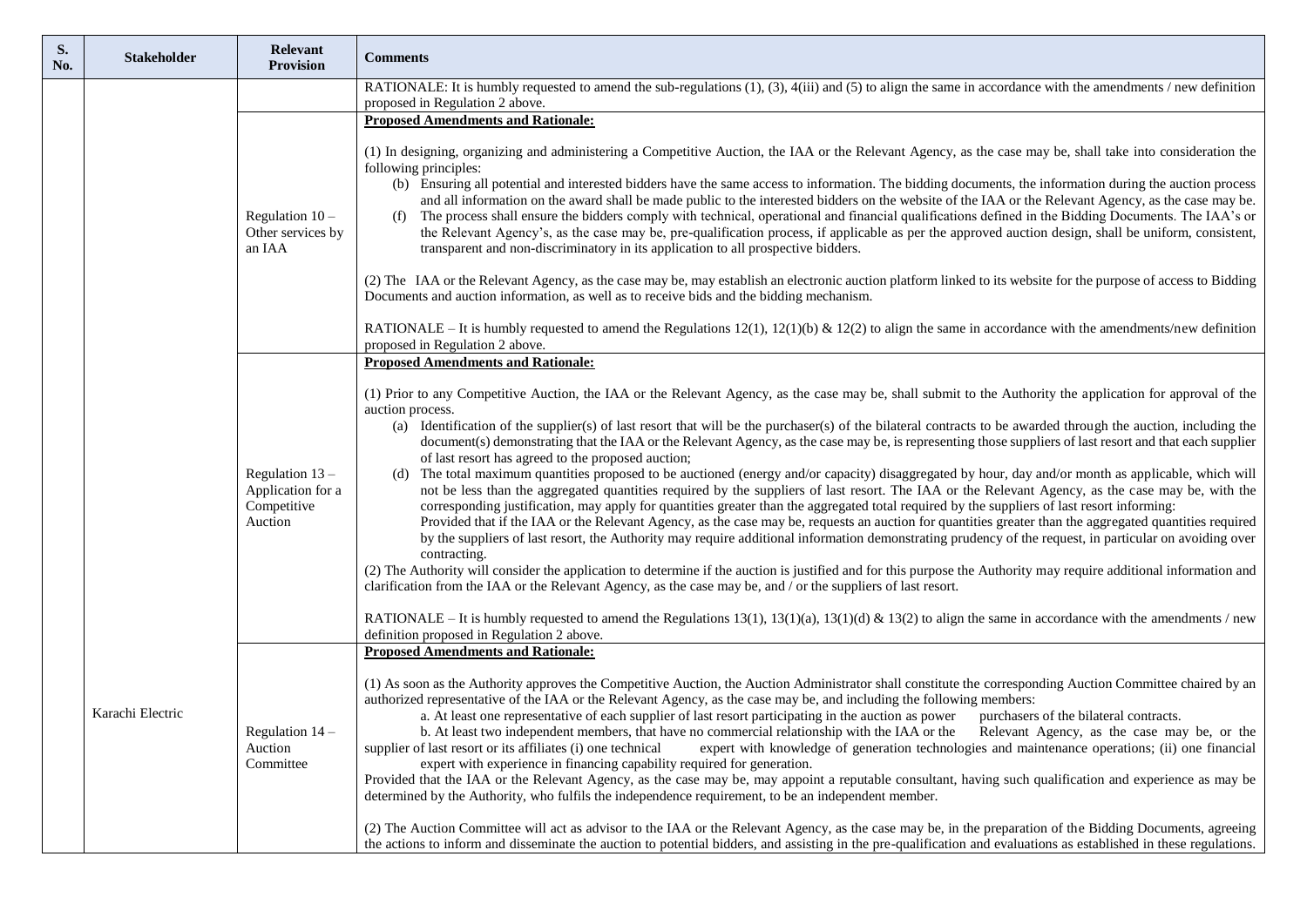| S.<br>No. | <b>Stakeholder</b> | Relevant<br><b>Provision</b>              | <b>Comments</b>                                                                                                                                                                                                                                                                                                                                                                              |
|-----------|--------------------|-------------------------------------------|----------------------------------------------------------------------------------------------------------------------------------------------------------------------------------------------------------------------------------------------------------------------------------------------------------------------------------------------------------------------------------------------|
|           |                    |                                           | With this purpose, the Auction Committee will have internal rules that guarantee and cover code of conduct, transparency, non-discrimination, sharing of<br>responsibilities and disclosure of information.                                                                                                                                                                                  |
|           |                    |                                           | (3) Through the Auction Committee, each and all the suppliers of last resort participating in the auction will share with the IAA or the Relevant Agency, as the<br>case may be, the responsibility of compliance with the internal rules, these regulations and any instruction issued by the Authority regarding the auction.                                                              |
|           |                    |                                           | RATIONALE – It is humbly requested to amend the Regulation 14(1), 14(1)(b), 14(2) & 14(3) to align the same in accordance with the amendments / new<br>definition proposed in Regulations 2 above.                                                                                                                                                                                           |
|           |                    |                                           | <b>Proposed Amendments &amp; Rationale:</b>                                                                                                                                                                                                                                                                                                                                                  |
|           |                    | Regulation $15-$                          | (1) The IAA or the Relevant Agency, as the case may be, will constitute the evaluation committee for the award and evaluation of bids and pre-qualification in<br>the auction process, in accordance with the Bidding Documents approved by the Authority, instructions issued by the Authority and these regulations and cap<br>or limits on the auction price determined by the Authority. |
|           |                    | Evaluation<br>Committee                   | (2) The evaluation committee may include the members of the Auction Committee and at least on independent member having expertise in financial matters<br>and/ or bid evaluation and/or the specific characteristics and requirements of auction;                                                                                                                                            |
|           |                    |                                           | Provided that the IAA or the Relevant Agency, as the case may be, and the suppliers of last resort shall disclose past associations with the external member,<br>directly or through its affiliates that could create potential conflict of interest.                                                                                                                                        |
|           |                    |                                           | RATIONALE – It is humbly requested to amend the Regulation 15(1) & 15(2) to align the same in accordance with the amendments/ new definition proposed<br>in Regulation 2 above.                                                                                                                                                                                                              |
|           |                    |                                           | <b>Proposed Amendments &amp; Rationale:</b>                                                                                                                                                                                                                                                                                                                                                  |
|           |                    | Regulation $16-$<br>Requirement of<br>RFP | (1) The IAA or the Relevant Agency, as the case may be, shall prepare a RFP in accordance with the requirements in these regulations for the purpose of inviting<br>interested bidders and administration of qualification (if applicable) and bids.                                                                                                                                         |
|           |                    |                                           | (2) The IAA or the Relevant Agency, as the case may be, shall develop the RFP and auction design to provide a transparent process of bidding to ensure<br>promotion of competition.                                                                                                                                                                                                          |
|           |                    |                                           | RATIONALE – It is humbly requested to amend the Regulations 16(1) & 16(2) to align the same in accordance with the amendments / new definition proposed<br>in Regulation 2 above.                                                                                                                                                                                                            |
|           |                    |                                           | <b>Proposed Amendments &amp; Rationale:</b>                                                                                                                                                                                                                                                                                                                                                  |
|           |                    |                                           | (1) Before initiating an auction, the Bidding Documents including the RFP shall be approved by the Authority. The IAA or the Relevant Agency, as the case<br>may be, shall be submit to the Registrar the proposed bidding Documents, along with the RFP for approval of the Authority.                                                                                                      |
|           |                    |                                           | (4) While determining the Benchmark Price, the Authority may require that the benchmark price shall be made public or alternatively the Authority may require<br>that the benchmark price shall be put in a sealed envelope that shall not be opened until after the opening of financial proposals or bids, or for reverse auctions<br>to set the initial auction maximum price:            |
|           | Karachi Electric   | Regulation $17$ –<br>Contents of RFP      | Provided that the IAA or the Relevant Agency, as the case may be, may or may not disclose the Benchmark Price subject to the approval of the Authority.<br>(5) The auction process shall be conducted by the IAA or the Relevant Agency, as the case may be, in accordance with the RFP approved by the Authority and<br>in coordination with the Evaluation Committee.                      |
|           |                    |                                           | (7) Any deviation from the RFP approved by the Authority shall render the entire auction process void, unless prior approval of the Authority to such deviation<br>has been obtained:<br>Provided further that in case of any modification in the RFP approved by the Authority after it has been published for interested bidders, the IAA or the Relevant                                  |
|           |                    |                                           | Agency, as the case may be, shall allow the bidders additional time to submit their pre-qualification and bids or a new Competitive Auction may be invited.                                                                                                                                                                                                                                  |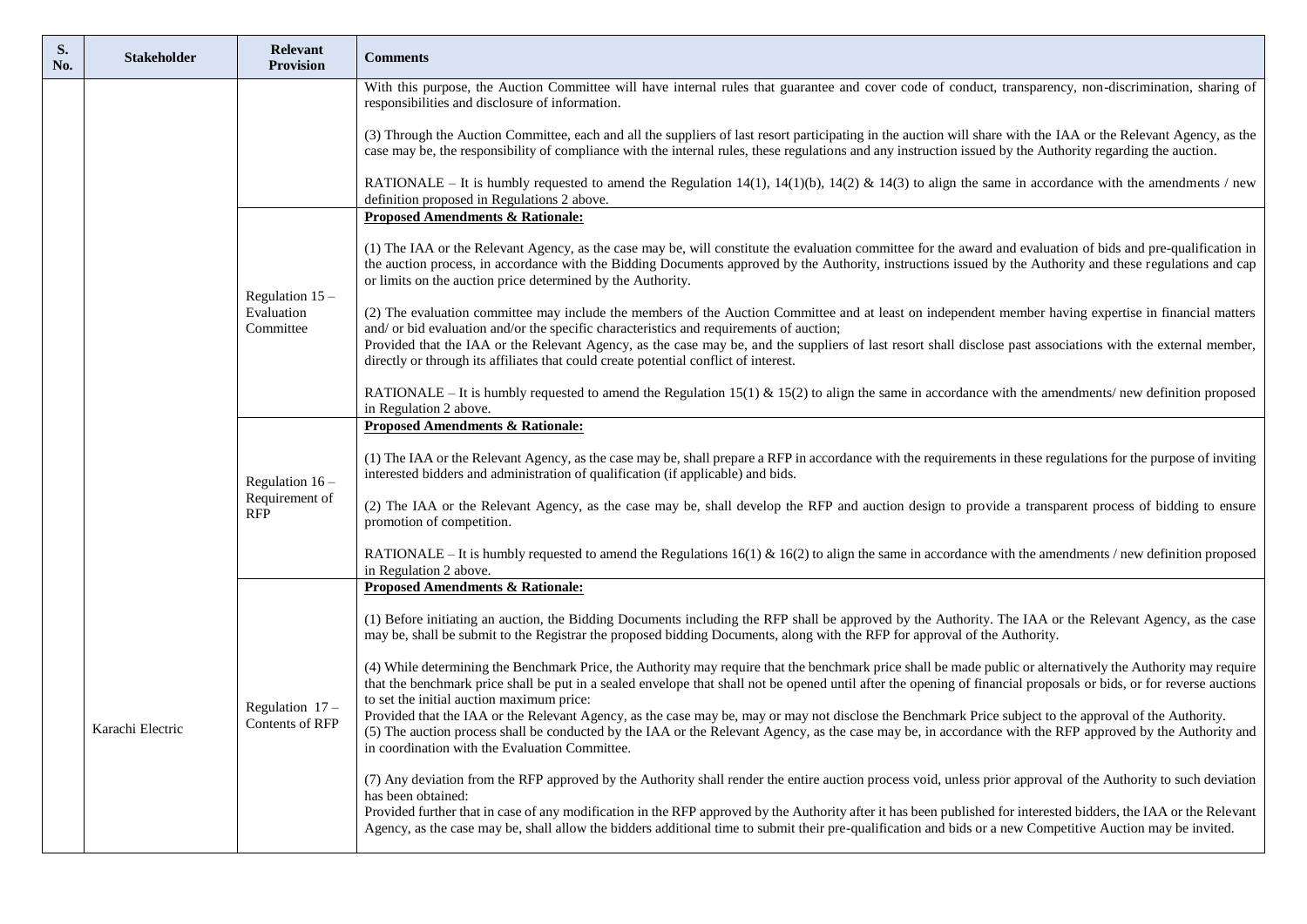| S.<br>No. | <b>Stakeholder</b> | <b>Relevant</b><br><b>Provision</b>                  | <b>Comments</b>                                                                                                                                                                                                                                                                                                                                                                                                                                                                                                                                                                                                                                              |
|-----------|--------------------|------------------------------------------------------|--------------------------------------------------------------------------------------------------------------------------------------------------------------------------------------------------------------------------------------------------------------------------------------------------------------------------------------------------------------------------------------------------------------------------------------------------------------------------------------------------------------------------------------------------------------------------------------------------------------------------------------------------------------|
|           |                    |                                                      | RATIONALE – It is humbly requested to amend the Regulations 19(1), 19(4), 19(5) & 19(7) to align the same in accordance with the amendments / new<br>definition proposed in Regulation 2 above.                                                                                                                                                                                                                                                                                                                                                                                                                                                              |
|           |                    | Regulation 20 -<br>Notice of Auction                 | <b>Proposed Amendments &amp; Rationale:</b><br>After approval of the Bidding Documents, including the RFP, notice of invitation to participate in the auction shall be published by the IAA or the Relevant<br>Agency, as the case may be, in local and international newspapers having wide circulation and on website(s) of the IAA or the Relevant Agency, as the case<br>may be, under intimation to the Authority.<br>Provided that the IAA or the Relevant Agency, as the case may be, may take such steps as are reasonable to bring the bidding process to the attention of all those<br>who may possess the qualifications and wish to submit bids. |
|           |                    |                                                      | RATIONALE – It is humbly requested to amend Regulation 20 to align the same in accordance with the amendments / new definition proposed in Regulation 2<br>above.                                                                                                                                                                                                                                                                                                                                                                                                                                                                                            |
|           |                    |                                                      | <b>Proposed Amendments &amp; Rationale:</b>                                                                                                                                                                                                                                                                                                                                                                                                                                                                                                                                                                                                                  |
|           |                    |                                                      | (1) the IAA or the Relevant Agency, as the case may be, shall in coordination with the evaluation committee, pre-qualify prospective bidders in accordance with<br>this Part of the regulation, prior to opening financial proposals or initiating participation in the auction.                                                                                                                                                                                                                                                                                                                                                                             |
|           |                    | Regulation $21 -$<br>Pre-Qualification               | (2) the IAA or the Relevant Agency, as the case may be, shall provide in the RFP all the information required for pre-qualification including as applicable<br>instructions for preparation and submission of the pre-qualification documents, list of documentary evidence required by prospective bidders to demonstrate<br>their respective qualifications and any other information that the IAA or the Relevant Agency, as the case may be, deems necessary to verify qualifications.                                                                                                                                                                   |
|           |                    |                                                      | (4) The prequalification may be designed as,<br>(b) A single step with two envelopes submitted as proposals by each interested bidder: a proposal on qualification and a financial or bidding proposal. The<br>IAA or the Relevant Agency, as the case may be, shall first open only the qualification proposals to assess the bidders that qualify. The financial proposal of<br>bidders that do not qualify shall be returned to the bidders without opening the envelope.                                                                                                                                                                                 |
|           |                    |                                                      | (5) The IAA or the Relevant Agency, as the case may be, shall promptly notify each interested bidder whether or not it has been pre-qualified and shall make<br>available to any person directly involved in the pre-qualification process, upon request, the names of all successfully qualified bidders.                                                                                                                                                                                                                                                                                                                                                   |
|           |                    |                                                      | (6) Notwithstanding anything contained in these regulations, the IAA or the Relevant Agency, as the case may be, may at any stage of pre-qualification, for<br>reasons recorded in writing, disqualify a prospective bidder, where it finds that the information submitted by the same is false, misleading or materially inaccurate:<br>Provided that before disqualification under this sub-regulation, the prospective bidder shall be given an opportunity of hearing by the IAA or the Relevant<br>Agency, as the case may be.                                                                                                                          |
|           |                    |                                                      | RATIONALE – It is humbly requested to amend the Regulations 21(1), 21(2), 21(4)(b), 21(5) & 21(6) to align the same in accordance with the amendments/new<br>definition proposed in Regulation 2 above.                                                                                                                                                                                                                                                                                                                                                                                                                                                      |
|           |                    | Regulation $24$ –<br>Rejection of bids               | <b>Proposed Amendments &amp; Rationale:</b><br>The IAA or the Relevant Agency, as the case may be, upon recommendation of the Evaluation Committee, may declare a bid non-responsive and reject a bid,<br>for reasons to be recorded in writing, if the bid is in material deviation from the RFP, or the quoted bid price(s) in higher than the Benchmark Price, or if the bid<br>does not provide all the necessary information and price structure defined in the RFP.                                                                                                                                                                                    |
|           |                    |                                                      | RATIONALE – It is humbly requested to amend Regulation 24 to align the same in accordance with the amendments / new definition proposed in Regulation 2<br>above.                                                                                                                                                                                                                                                                                                                                                                                                                                                                                            |
|           | Karachi Electric   | Regulation $25 -$<br>Administration of<br>valid bids | <b>Proposed Amendments &amp; Rationale:</b><br>(1) The IAA or the Relevant Agency, as the case may be, upon recommendation of the Evaluation Committee, shall administer the bidding process in accordance<br>to the auction design defined in the RFP. Using the evaluation methodology, the valid bids that combined represent the lowest procurement costs shall be selected<br>by the IAA or the Relevant Agency, as the case may be:                                                                                                                                                                                                                    |
|           |                    |                                                      | Provided that if there are insufficient valid bids to cover that maximum contracted quantities defined in the RFP, all or such number of valid bids may be declared<br>successful as the IAA or the Relevant Agency, as the case may be, may decide:                                                                                                                                                                                                                                                                                                                                                                                                         |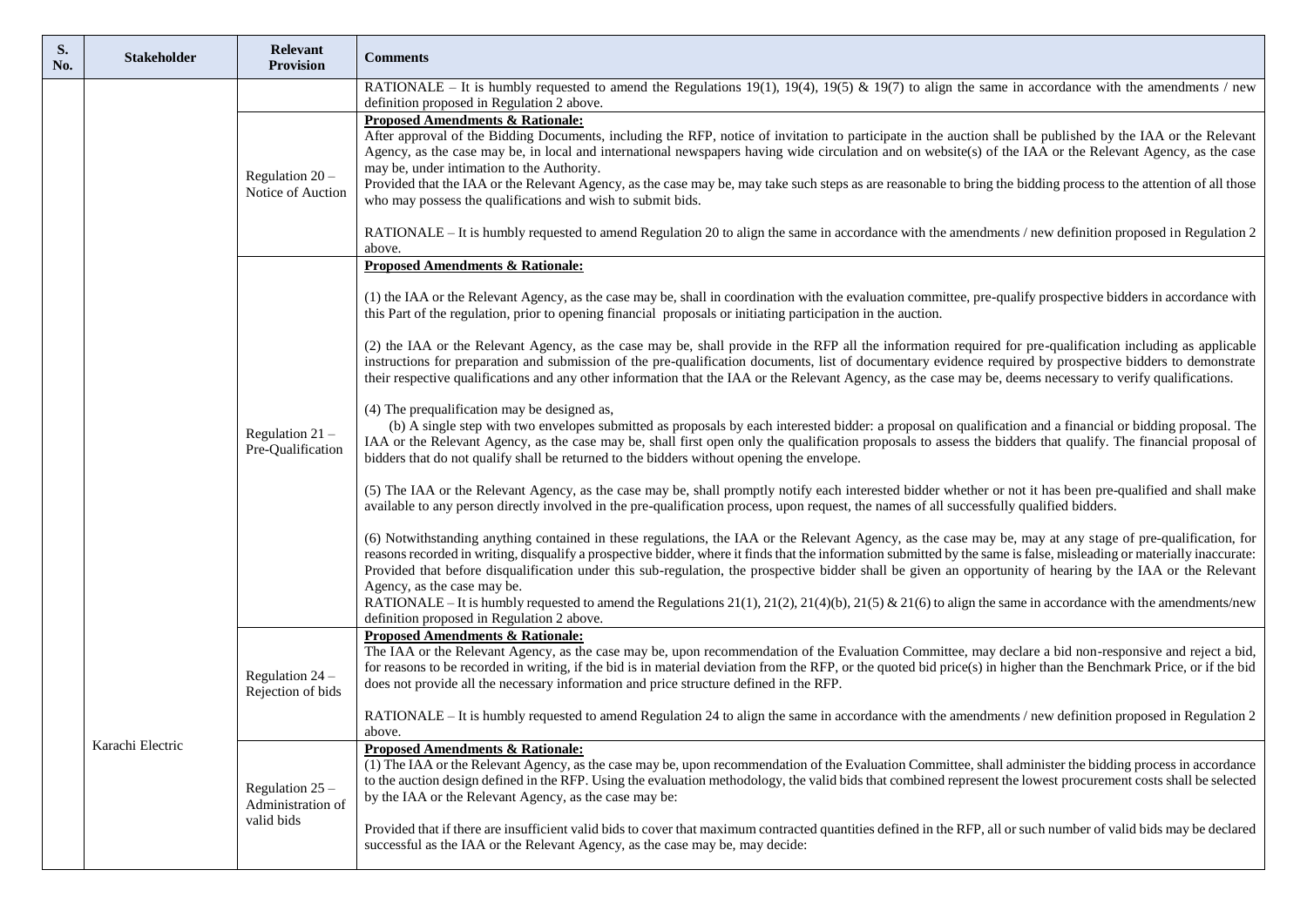| S.<br>No. | <b>Stakeholder</b> | <b>Relevant</b><br><b>Provision</b>                                       | <b>Comments</b>                                                                                                                                                                                                                                                                                                                                                                                                                                                                                                                                                                                                                                                                                       |
|-----------|--------------------|---------------------------------------------------------------------------|-------------------------------------------------------------------------------------------------------------------------------------------------------------------------------------------------------------------------------------------------------------------------------------------------------------------------------------------------------------------------------------------------------------------------------------------------------------------------------------------------------------------------------------------------------------------------------------------------------------------------------------------------------------------------------------------------------|
|           |                    |                                                                           | Provided further that prior to the start of the price bidding process and taking into consideration the prequalified bidders, the IAA or the Relevant Agency, as the<br>case may be, may request the Authority approval to reduce the quantities to be auctioned to ensure sufficient bids and maximize competition and, if approved<br>by the Authority, the reduced quantities will be informed to qualified bidders and considered as the quantities to be contracted in the RFP.                                                                                                                                                                                                                  |
|           |                    |                                                                           | RATIONALE - It is humbly requested to amend Regulations 25(1) to align the same in accordance with the amendments / new definition proposed in Regulation<br>2 above.                                                                                                                                                                                                                                                                                                                                                                                                                                                                                                                                 |
|           |                    | Regulation 26 -                                                           | <b>Proposed Amendments &amp; Rationale:</b><br>Not later than thirty (30) working days after completion of the bidding process, the IAA or the Relevant Agency, as the case may be, shall submit to the Registrar<br>the Auction Evaluation Report prepared by the Auction Evaluation Committee along with its recommendations on the Auction Evaluation Report.                                                                                                                                                                                                                                                                                                                                      |
|           |                    | Auction<br><b>Evaluation Report</b>                                       | RATIONALE – It is humbly requested to extend the timeline for submission of Auction Evaluation Report to 30 working days as the review, approval and<br>finalization of Auction Evaluation Report is a time-consuming activity.                                                                                                                                                                                                                                                                                                                                                                                                                                                                       |
|           |                    |                                                                           | Further, Regulation 26(10 is requested to be amended to align the same in accordance with the amendments/new definition proposed in Regulation 2 above as<br>well.                                                                                                                                                                                                                                                                                                                                                                                                                                                                                                                                    |
|           |                    |                                                                           | <b>Proposed Amendments &amp; Rationale:</b>                                                                                                                                                                                                                                                                                                                                                                                                                                                                                                                                                                                                                                                           |
|           |                    |                                                                           | (1) The Authority shall review the Auction Evaluation Report in light of the recommendations of the IAA or the Relevant Agency, as the case may be.                                                                                                                                                                                                                                                                                                                                                                                                                                                                                                                                                   |
|           |                    | Regulation $27 -$<br>Review of the<br>Auction<br><b>Evaluation Report</b> | (4) The Authority upon being satisfied that the requirements of these regulations, the approved RFP and other applicable documents have been complied with,<br>shall approve the Auction Evaluation Report. Upon approval of the Auction Evaluation Report, the IAA or the Relevant Agency, as the case may be, shall notify<br>the successful bidders. The decision of approval of the Auction Evaluation Report shall be published on the Authority's website whereas notification of<br>successful bidder shall be published on the IAA or the Relevant Agency, as the case may be, websites:                                                                                                      |
|           |                    |                                                                           | RATIONALE – It is humbly requested to amend the Regulations 27(1) & 27(4) to align the same in accordance with the amendments / new definition proposed<br>in Regulation 2 above.                                                                                                                                                                                                                                                                                                                                                                                                                                                                                                                     |
|           |                    | Regulation $30 -$<br>Signing of<br>Contracts                              | <b>Proposed Amendments &amp; Rationale:</b><br>Once the results of an auction have been notified and the successful bidders complete the requirements in regulation 30 or 31 as applicable, the successful bidder<br>shall sign the bilateral power purchase contract with each supplier of last resort using the template in the Bidding Document and specify the relevant<br>characteristics and identification of the awarded bid and the Award Price. The IAA or the Relevant Agency, as the case may be, shall define and include the<br>quantities that apply for the bilateral contract of each supplier of last resort as defined in the Auction Evaluation Report approved by the Authority. |
|           |                    |                                                                           | RATIONALE – It is humbly requested to amend Regulation 30 to align the same in accordance with the amendments / new definition proposed in Regulation 2<br>above.                                                                                                                                                                                                                                                                                                                                                                                                                                                                                                                                     |
|           |                    | Regulation $31 -$<br>Guidelines                                           | <b>Proposed Amendments &amp; Rationale:</b>                                                                                                                                                                                                                                                                                                                                                                                                                                                                                                                                                                                                                                                           |
|           |                    |                                                                           | To complement these regulations, the Authority may develop Guidelines with the details of Competitive Auctions for procurement of new power purchase<br>contracts for suppliers of last resort carried out by and the IAA or the Relevant Agency, as the case may be.                                                                                                                                                                                                                                                                                                                                                                                                                                 |
|           |                    |                                                                           | RATIONALE – It is humbly requested to amend Regulation 31 to align the same in accordance with the amendments / new definition proposed in Regulation 2<br>above.                                                                                                                                                                                                                                                                                                                                                                                                                                                                                                                                     |
|           | Karachi Electric   | Regulation $35 -$<br>Complaints and                                       | <b>Proposed Amendments &amp; Rationale:</b><br>All complaints regarding compliance wit the RFP or these regulations, shall be referred to the Authority for decision:<br>Provided that a dispute between a bidder and the IAA or the Relevant Agency, as the case may be, Auction Committee or Evaluation Committee shall be<br>addressed as per the dispute resolution mechanism provided in the RFP.                                                                                                                                                                                                                                                                                                |
|           |                    | Dispute<br>Resolution                                                     | RATIONALE – It is humbly requested to amend Regulation 35 to align the same in accordance with the amendments/new definition proposed in Regulation 2<br>above.                                                                                                                                                                                                                                                                                                                                                                                                                                                                                                                                       |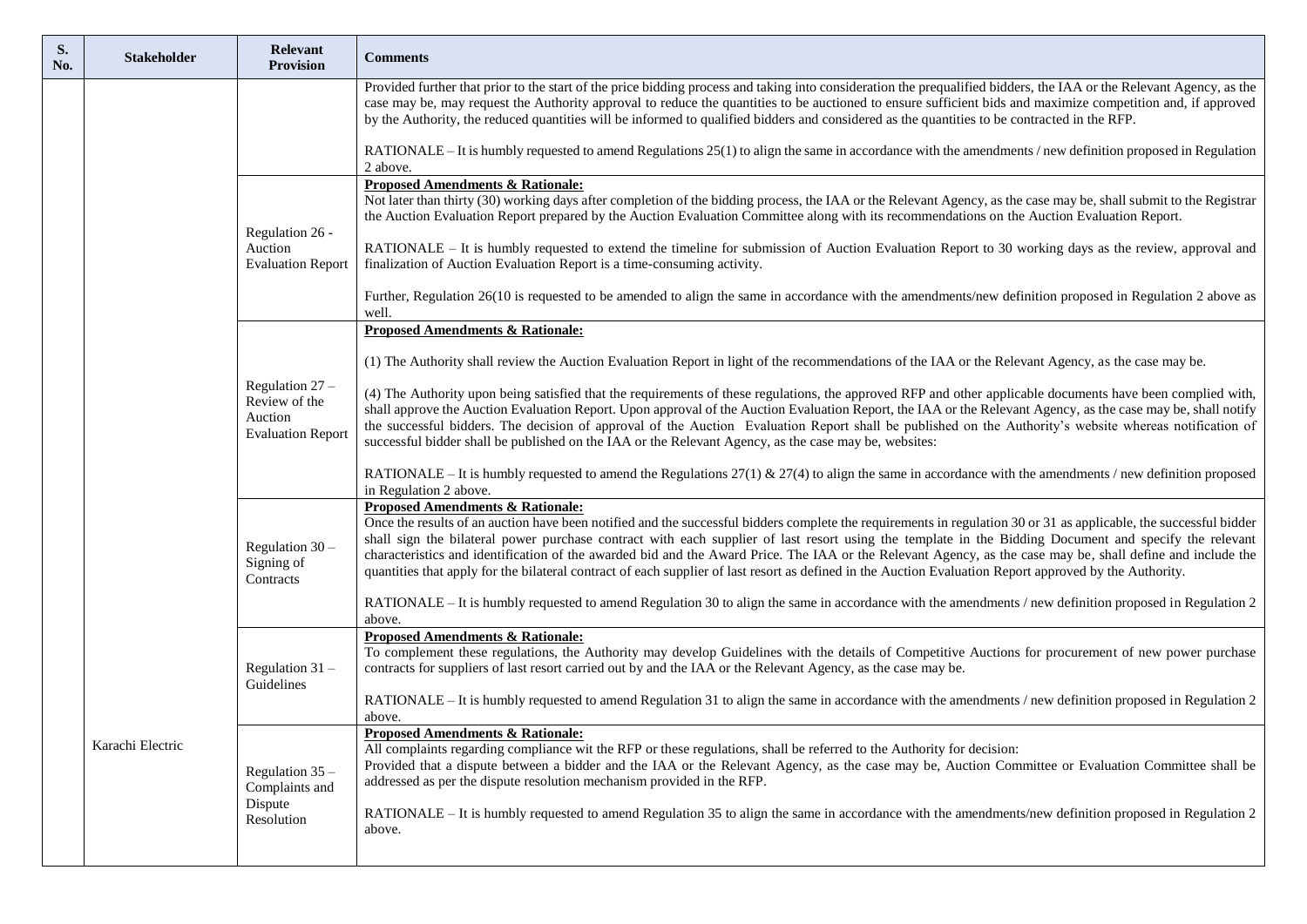| S.<br>No. | Stakeholder      | <b>Relevant</b><br><b>Provision</b> | <b>Comments</b> |
|-----------|------------------|-------------------------------------|-----------------|
|           |                  |                                     |                 |
|           |                  |                                     |                 |
|           |                  |                                     |                 |
|           |                  |                                     |                 |
|           |                  |                                     |                 |
|           |                  |                                     |                 |
|           |                  |                                     |                 |
|           |                  |                                     |                 |
|           |                  |                                     |                 |
|           |                  |                                     |                 |
|           |                  |                                     |                 |
|           |                  |                                     |                 |
|           |                  |                                     |                 |
|           |                  |                                     |                 |
|           |                  |                                     |                 |
|           |                  |                                     |                 |
|           | Karachi Electric |                                     |                 |
|           |                  |                                     |                 |
|           |                  |                                     |                 |
|           |                  |                                     |                 |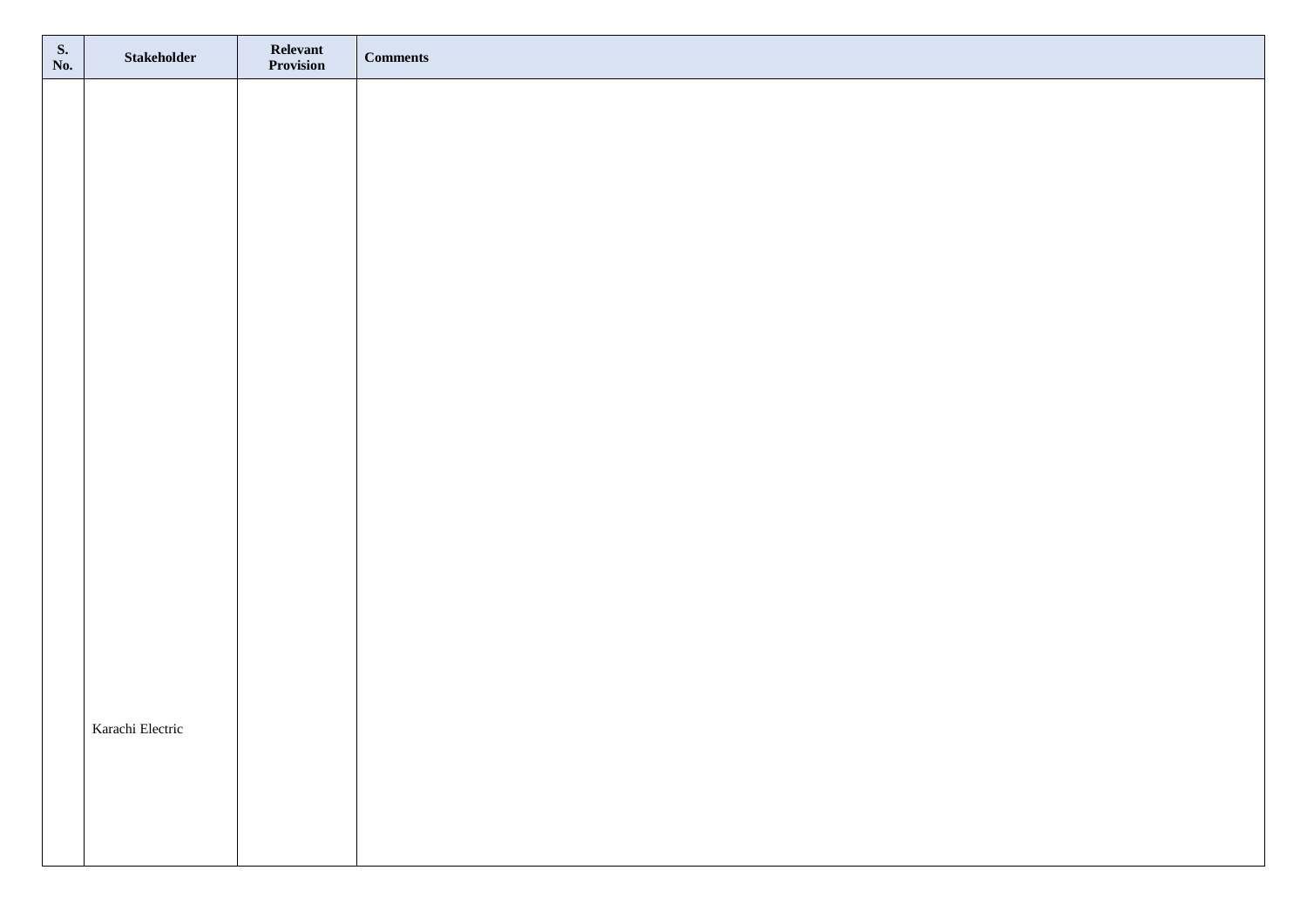| S.<br>No. | <b>Stakeholder</b> | Relevant<br><b>Provision</b> | <b>Comments</b>                                                                                                                                                                                                                                                                                                                                                                                                                                                                                                                                                                                                                                                                                                                                                                                                                                                                                                                                                                                                                                                                                                                                                                                                                                                                                                                                                                                                                                                                                                                                                                                                                                                                                                                                                                                                                                                                                                                                                                                                                                                                                                                                                                                                                                                                                                                                                                                                                                                                                                                                                                                                                                                                                                                                                                                                                                                                                                                                                                                                                                                                                                                                                                                                                                                                                                                                                                                                                                                                                                                                                                                                                                                                                                                                                                                                                                                                                                                                        |
|-----------|--------------------|------------------------------|--------------------------------------------------------------------------------------------------------------------------------------------------------------------------------------------------------------------------------------------------------------------------------------------------------------------------------------------------------------------------------------------------------------------------------------------------------------------------------------------------------------------------------------------------------------------------------------------------------------------------------------------------------------------------------------------------------------------------------------------------------------------------------------------------------------------------------------------------------------------------------------------------------------------------------------------------------------------------------------------------------------------------------------------------------------------------------------------------------------------------------------------------------------------------------------------------------------------------------------------------------------------------------------------------------------------------------------------------------------------------------------------------------------------------------------------------------------------------------------------------------------------------------------------------------------------------------------------------------------------------------------------------------------------------------------------------------------------------------------------------------------------------------------------------------------------------------------------------------------------------------------------------------------------------------------------------------------------------------------------------------------------------------------------------------------------------------------------------------------------------------------------------------------------------------------------------------------------------------------------------------------------------------------------------------------------------------------------------------------------------------------------------------------------------------------------------------------------------------------------------------------------------------------------------------------------------------------------------------------------------------------------------------------------------------------------------------------------------------------------------------------------------------------------------------------------------------------------------------------------------------------------------------------------------------------------------------------------------------------------------------------------------------------------------------------------------------------------------------------------------------------------------------------------------------------------------------------------------------------------------------------------------------------------------------------------------------------------------------------------------------------------------------------------------------------------------------------------------------------------------------------------------------------------------------------------------------------------------------------------------------------------------------------------------------------------------------------------------------------------------------------------------------------------------------------------------------------------------------------------------------------------------------------------------------------------------------|
|           |                    |                              |                                                                                                                                                                                                                                                                                                                                                                                                                                                                                                                                                                                                                                                                                                                                                                                                                                                                                                                                                                                                                                                                                                                                                                                                                                                                                                                                                                                                                                                                                                                                                                                                                                                                                                                                                                                                                                                                                                                                                                                                                                                                                                                                                                                                                                                                                                                                                                                                                                                                                                                                                                                                                                                                                                                                                                                                                                                                                                                                                                                                                                                                                                                                                                                                                                                                                                                                                                                                                                                                                                                                                                                                                                                                                                                                                                                                                                                                                                                                                        |
| 9.        | CPPA-G             | General<br>Comments          | In addition to the specific comments given below in these regulations, the following are the general comments of CPPA, on the draft regulations for kind<br>consideration of the Authority:<br>(a) The procurement process given in these regulations does not consider any linkage of the procurement plan with the approved IGCEP, where in the approved<br>national electricity policy and ARE policy 2019 clearly mandated that the all the future procurements will be made in accordance with the approved ICGEP.<br>Moreover, same concept was approved in the detailed design (Section 14.1 New capacity procurement). Therefore, it is kindly recommended to link the<br>IGCEP in the detailed process of procurement starting from the preparation of power acquisition plan till its actual implementation. The excerpts of the<br>approved policies and detailed design have been given below for reference and consideration.<br>(b) In these regulations, the individual procurement plan by each DSICO (as SLR) has been incorporated, which is contrary to the approved CTBCM detailed<br>design and further no role of IAA has been defined in the preparation of power acquisition plan of supplier of last resort (SLR), in this regard it is proposed<br>that a joint procurement plan of all DSICOs (as SLR) should be prepared on the basis of the approved IGCEP and Capacity obligations. Without the joint<br>plan, the implementation of IGCEP in the true sense will be redundant. Therefore, it is submitted that instead of individual procurement plan and concept<br>of joint procurement plan may be introduce in these regulations and in this regard the role of IAA may also be clearly defined by clarifying that all DISCOs<br>will prepare the joint Power Acquisition programme/plan (PAP) in coordination and under the guidance of IAA and shall be jointly submitted to Authority<br>for approval. Further, these regulations may instruct that IAA and DISCOs will prepare the internal procedure for the joint preparation of PAP. Furthermore,<br>the simplified example and the complete procurement cycle has been placed at Annex-I for the purpose of clarity and understanding.<br>(c) In these regulations, it has not been envisaged that DISCO will prepare the PAP on the basis of capacity obligations. In this regard, it is kindly recommended<br>to follow the procedure as given in the Market Commercial Code that the Market Operator calculates the Capacity Obligations and the requirement of<br>additional capacity needs to be procured by the SLR to meet its capacity obligations. Further, in case where the approved IGCEP proposes more capacity<br>addition than the required capacity obligation of the SLR which result in reduction of system cost, then in such case these regulations may provide a detailed<br>mechanism for the procurement of such capacity.<br>Any procurement of capacity from import of power should be subject to the optimization of IGCEP except that fall under the criteria of strategic projects.<br>(d)<br>(e) In these regulations, it is unclear that for whom the auction service from state-owned IAA is mandatory or voluntary. In this regard, it is suggested that such<br>services are mandatory for the DISCOs (as supplier of last resort) to take the auction service only from state-owned IAA. However, other private suppliers<br>(private SLRs and Competitive Suppliers) can on voluntary basis take the service from this IAA. Moreover, it is important to highlight that the same concept<br>was approved under the CTBCM detailed design and the excerpt of the same has been given below for reference and consideration.<br>The submission of annual business plan by the electric power supplier, that is required under regulation (3) of these regulations, may be omitted in the light<br>(f)<br>of the following: |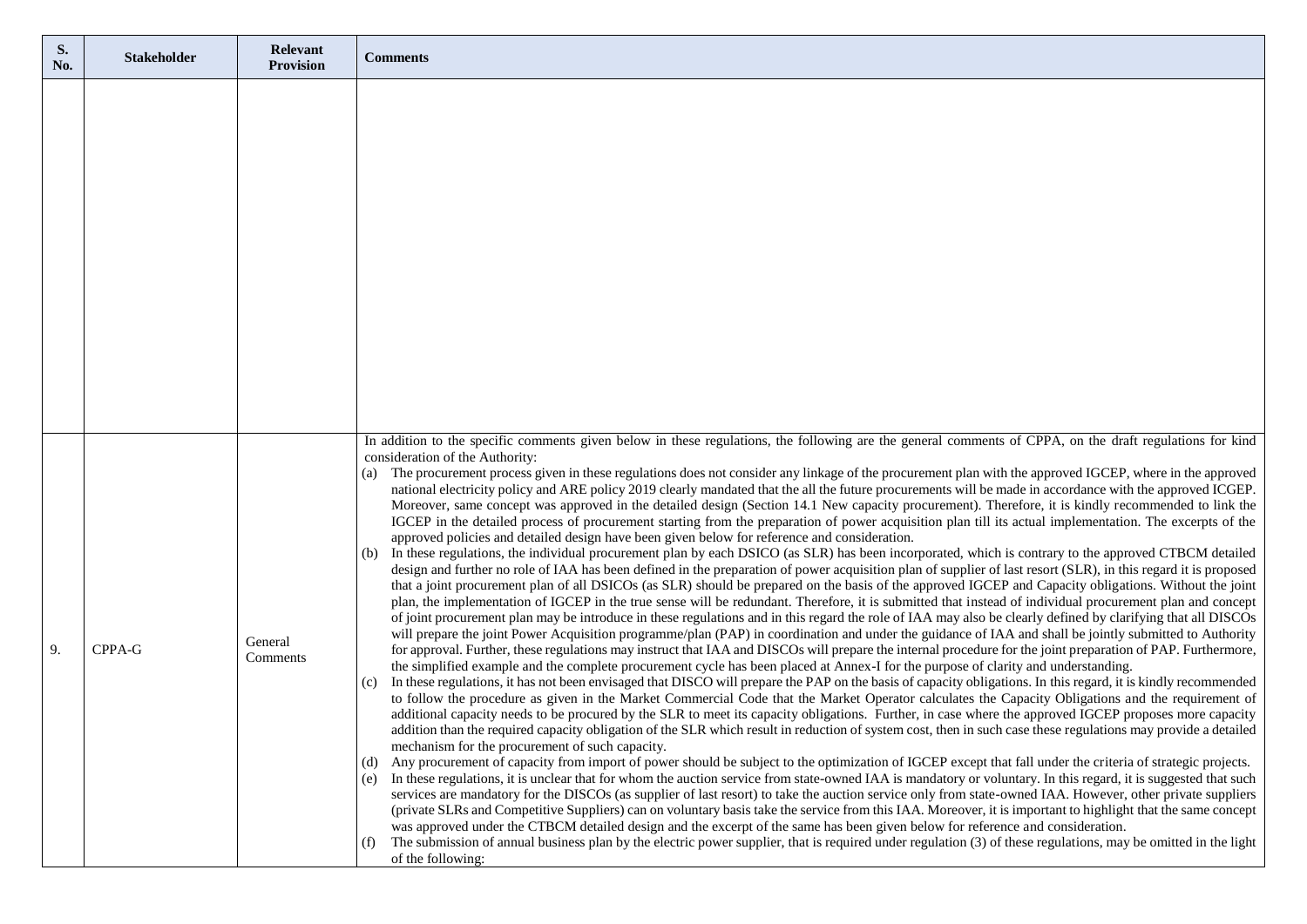| S.<br>No. | <b>Stakeholder</b> | <b>Relevant</b><br><b>Provision</b> | <b>Comments</b>                                                                                                                                                                                                                                                                 |
|-----------|--------------------|-------------------------------------|---------------------------------------------------------------------------------------------------------------------------------------------------------------------------------------------------------------------------------------------------------------------------------|
|           |                    |                                     | i. Business plan of electric power supplier is one of the required documents for obtaining the electric power supply license and same shall be submitted                                                                                                                        |
|           |                    |                                     | in accordance with the respective prescribed Eligibility Criteria Rules and the specified NEPRA licensing regulations;<br>ii. In case, if any annual update has been required for the supplier licensee, then such provisions may be made as part of term and conditions of the |
|           |                    |                                     | supply license; and                                                                                                                                                                                                                                                             |
|           |                    |                                     | iii. These regulations are only related to the procurement part of the supplier which is one part of its overall supply business, and acquiring submission                                                                                                                      |
|           |                    |                                     | and compliance of whole business plan including the information related to "description of procedures and mechanisms for consumer services and                                                                                                                                  |
|           |                    |                                     | management of complaints; and financial statements" under these regulations may not be appropriate and relevant.<br>In these regulations, the procurement mechanism by K-Electric (as SLR) from its own generation may also be appropriately explained and clarified.           |
|           |                    | Regulations 2 (o)                   | (g)<br>After the word 'Authority' in the Clause (o), the words "in accordance with the Grid Code" may be inserted.                                                                                                                                                              |
|           |                    |                                     | In clause (s) may be revised in the light of the general comment (b) given above, regarding the preparation of joint plan by all DISCOs (as SLRs) under the                                                                                                                     |
|           |                    | Regulations 2 (s)                   | guidance of IAA.                                                                                                                                                                                                                                                                |
|           |                    | Regulations 3                       | The regulation $(3)$ may be omitted in the light of the general comment $(f)$ .                                                                                                                                                                                                 |
|           |                    | Regulations 4                       | The regulation $(4)$ including the above sub-regulations may be revised in the light of the general comments $(a)$ , $(b)$ , $(c)$ and $(h)$ given above.                                                                                                                       |
|           |                    | Regulations $4(3)$                  | In sub-regulation (3), the words 'the business plan with' may be omitted.                                                                                                                                                                                                       |
|           |                    | Regulations 4<br>(3)(a)             | In clause (a) above, the figure related to the projections for next (3) years may be consistent with the requirement given in clause (d) below which is (5) years.                                                                                                              |
|           |                    | Regulations 4<br>(3)(b),(c),(d)     | The clauses (b), (c) and (d) need to be revised in the light of the general comment (c) given above.                                                                                                                                                                            |
|           |                    | Regulations 4                       | It is kindly submitted that the way requirement is mentioned here, may not fall in an appropriate power acquisition programme/plan. If it is done in the light of                                                                                                               |
|           |                    | (3)(e)                              | the general comment (c) given above regarding the mechanism given in Commercial Code, then such procurement may be justified because the whole procedure<br>has been approved by the Authority to ensure security of the power system.                                          |
|           |                    | Regulations 4                       | It is important to mention here that a proper templates of power acquisition programmes/plan acquire from SLR may be made as part of these regulations. In this                                                                                                                 |
|           |                    | (3)(f)                              | regard some of the templates have been placed at Annex-II for the consideration of the Authority.                                                                                                                                                                               |
|           |                    | Regulations 4 (6)                   | The above sub-regulation $(6)$ is inconsistent with clause $(d)$ of sub-regulation $(3)$ above.                                                                                                                                                                                 |
|           |                    | Regulations $5(1)$                  | It is suggested that this regulation (5) is an appropriate place where the role of IAA may be clearly defined regarding the preparation of joint plan in coordination                                                                                                           |
|           |                    |                                     | with DISCOs (as SLR), therefore it is submitted to appropriately amend these regulations in the light of the general comment (b).                                                                                                                                               |
|           |                    | Regulations 5 (4)                   | The sub-regulations (3) and (4), may be amended appropriately in the light of following:<br>i. The preparatory work including the approval of Authority for competitive auction is the function of IAA in case DISCOs (as SLR) therefore obtaining                              |
|           |                    |                                     | application for the approval of competitive auctions from all SLR may not be appropriate.                                                                                                                                                                                       |
|           |                    |                                     | ii. The compliance of capacity obligations should be part of preparation of power acquisition programme/plan as mentioned in general comments above rather                                                                                                                      |
|           |                    |                                     | at the later stage as given in regulation (3).                                                                                                                                                                                                                                  |
|           |                    | Regulations 5 (5)                   | It is suggested that the sub-regulation (5) may be amended according to the general comment (f), where it has been clarified that for which supplier the IAA<br>service will be mandatory or voluntary basis.                                                                   |
|           |                    | Regulations 6<br>(3)(b)             | It is suggested that in the clause (b), the case where default occur due to the services given by IAA then in such case non-compliance may also be included here.                                                                                                               |
|           |                    | Regulations 7                       | The regulation (7) may be amended in the light of the following important points:                                                                                                                                                                                               |
|           |                    |                                     | i. All the projects that are covered in this regulation (7) should be included in the IGCEP, no procurement from any project should be entertained which is not<br>part of IGCEP.                                                                                               |
|           |                    |                                     | Up to the DISCOs (as SLR) quantum, such capacity procurement should be part of power acquisition programme/plan submitted by IAA to get the approval                                                                                                                            |
|           |                    |                                     | of tariff-based procurement and no individual request                                                                                                                                                                                                                           |
|           |                    | Regulations 7 (5)                   | It is pertinent to highlight here that in future only two modes of procurement may be allowed, (i) one is Competitive Bidding and (ii) the other is Tariff Determined                                                                                                           |
|           |                    |                                     | by NEPRA and no bilateral negotiated rates may be permitted other than the case of imports.                                                                                                                                                                                     |
|           |                    | Regulations $7(5)$                  | Therefore, it is recommended to remove the term "negotiated" wherever used in these regulations other than the case of imports.<br>Regarding the proviso give above the following comments have been suggested:                                                                 |
|           |                    |                                     | i. Also consider the case, where IGCEP proposed more capacity addition than the required by the SLRs under their Capacity Obligations, this regulation may                                                                                                                      |
|           |                    |                                     | also provide a detailed mechanism of procurement in such case.                                                                                                                                                                                                                  |
|           |                    |                                     | ii. The words "paid by the concerned sponsoring government and shall not be passed onto consumer tariff" shall be compensated as per the applicable policies.                                                                                                                   |
|           |                    | <b>Regulations 8</b>                | This regulation $(8)$ may be amended in the light of the comments given on regulation $(7)$ above.                                                                                                                                                                              |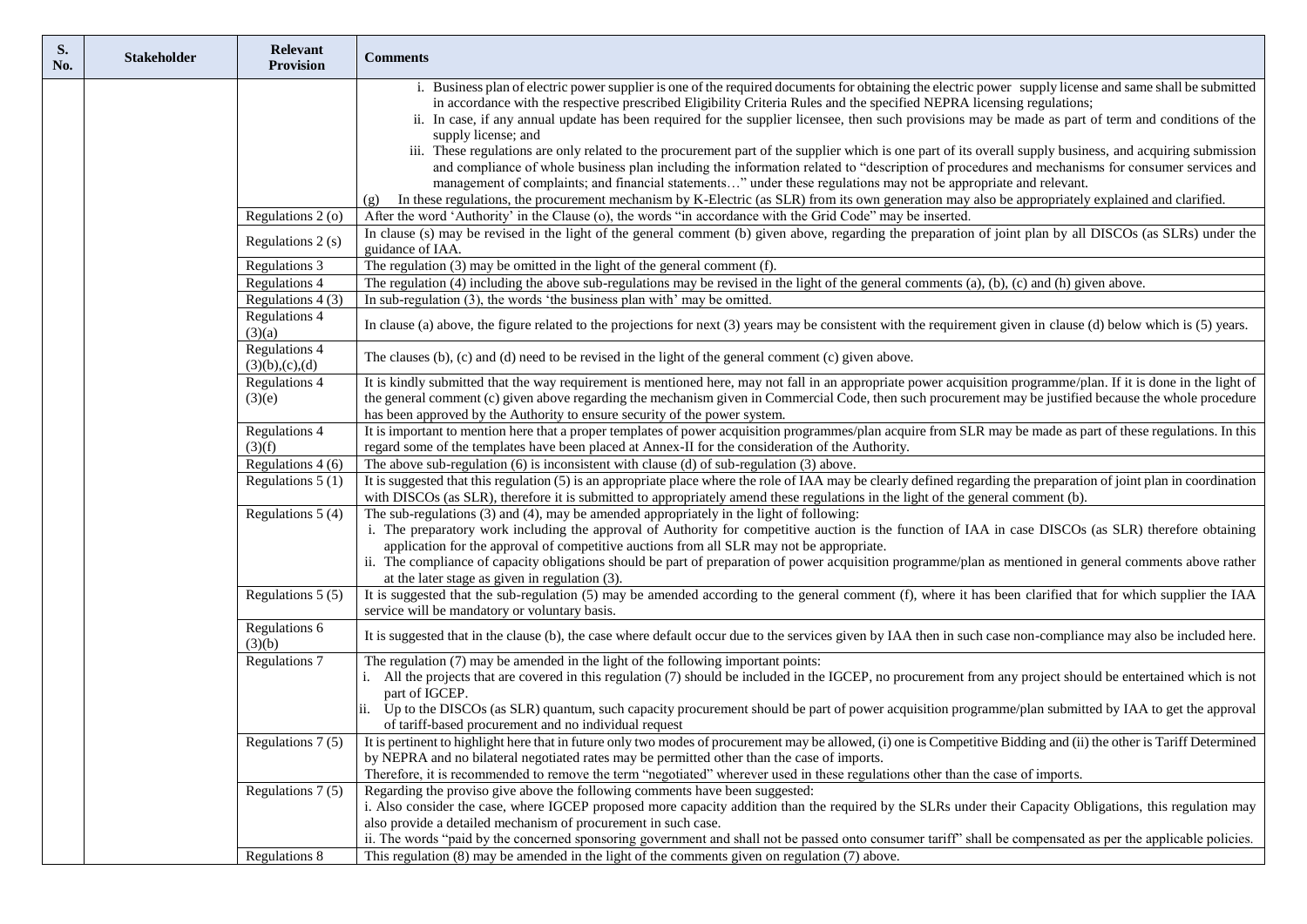| <b>Stakeholder</b> | Relevant<br><b>Provision</b> | <b>Comments</b>                                                                                                                                                                                                                                                                                                                                                                                                                                                                                                                                                                                                                                                                                                                                                                                                                                                                                                                                                                                                                                                                                                                                                                                                                                                                                                                                                                                                                                                                                                                                                                                                                                                                                                                                                                                  |
|--------------------|------------------------------|--------------------------------------------------------------------------------------------------------------------------------------------------------------------------------------------------------------------------------------------------------------------------------------------------------------------------------------------------------------------------------------------------------------------------------------------------------------------------------------------------------------------------------------------------------------------------------------------------------------------------------------------------------------------------------------------------------------------------------------------------------------------------------------------------------------------------------------------------------------------------------------------------------------------------------------------------------------------------------------------------------------------------------------------------------------------------------------------------------------------------------------------------------------------------------------------------------------------------------------------------------------------------------------------------------------------------------------------------------------------------------------------------------------------------------------------------------------------------------------------------------------------------------------------------------------------------------------------------------------------------------------------------------------------------------------------------------------------------------------------------------------------------------------------------|
|                    | Regulations $9(1)$           | In the sub-regulation (1), the provisions may be inserted here that clearly defined the role of state-owned IAA (PPIB & AEDB) as give in the approved CTBCM<br>detailed design.<br>Further, here after this sub-regulations another provision may be added here, which may clarify that these competitive auctions may be performed as per the<br>approved IGCEP and Power Acquisition Program/plan.                                                                                                                                                                                                                                                                                                                                                                                                                                                                                                                                                                                                                                                                                                                                                                                                                                                                                                                                                                                                                                                                                                                                                                                                                                                                                                                                                                                             |
|                    |                              | In the sub-regulation (2), it is suggested that in auctions, existing generation projects that are without contracts may also be allowed to participate.                                                                                                                                                                                                                                                                                                                                                                                                                                                                                                                                                                                                                                                                                                                                                                                                                                                                                                                                                                                                                                                                                                                                                                                                                                                                                                                                                                                                                                                                                                                                                                                                                                         |
|                    | Regulations $9(5)$           | In the above proviso, it is suggested to kindly clarify purpose of using the term "concerned government".                                                                                                                                                                                                                                                                                                                                                                                                                                                                                                                                                                                                                                                                                                                                                                                                                                                                                                                                                                                                                                                                                                                                                                                                                                                                                                                                                                                                                                                                                                                                                                                                                                                                                        |
|                    | Regulations 10<br>(1)        | The sub-regulation (1) may be amended in the light of the general comment (f), where it has been clarified that the IAA may offer its auction service to the<br>private SLRs.                                                                                                                                                                                                                                                                                                                                                                                                                                                                                                                                                                                                                                                                                                                                                                                                                                                                                                                                                                                                                                                                                                                                                                                                                                                                                                                                                                                                                                                                                                                                                                                                                    |
|                    | (1)(d)                       | Regarding the clause (d), it is clarified that if there is a requirement of additional capacity for any SLR then in such case it is mandatory for SLR to be a part of<br>auctions. Therefore, it is suggested to omit the words "participate" in the above clause.                                                                                                                                                                                                                                                                                                                                                                                                                                                                                                                                                                                                                                                                                                                                                                                                                                                                                                                                                                                                                                                                                                                                                                                                                                                                                                                                                                                                                                                                                                                               |
|                    | (1)(a)                       | The sub-regulation (a) may be amended as for the transition period a combined procurement will be done for the DISCOs (as SLR), then for this period it should<br>be mandatory for such SLRs to agree with the proposed actions that are in accordance with the IGCEP and approved power acquisition programme/plan.                                                                                                                                                                                                                                                                                                                                                                                                                                                                                                                                                                                                                                                                                                                                                                                                                                                                                                                                                                                                                                                                                                                                                                                                                                                                                                                                                                                                                                                                             |
|                    | $(1)$ (c)                    | In the light of the general comment (a), the consistency with the IGCEP may also mention in the clause (c).                                                                                                                                                                                                                                                                                                                                                                                                                                                                                                                                                                                                                                                                                                                                                                                                                                                                                                                                                                                                                                                                                                                                                                                                                                                                                                                                                                                                                                                                                                                                                                                                                                                                                      |
|                    | (2)                          | In order to expedite and simplify the auction process, it is suggested that a one step process may be introduced under which the IAA may submit the auction plan<br>and Bidding documents including the RFP together under a single application for the approval of the Authority. This will also remove the duplication of the<br>similar information required under regulation 13 and regulation 17 of these regulations.                                                                                                                                                                                                                                                                                                                                                                                                                                                                                                                                                                                                                                                                                                                                                                                                                                                                                                                                                                                                                                                                                                                                                                                                                                                                                                                                                                      |
|                    | Regulations 20               | In the regulation the appropriate timeline may be provided here for the notice of auctions after the approval of bidding document.                                                                                                                                                                                                                                                                                                                                                                                                                                                                                                                                                                                                                                                                                                                                                                                                                                                                                                                                                                                                                                                                                                                                                                                                                                                                                                                                                                                                                                                                                                                                                                                                                                                               |
|                    | (1)                          | In this regulation, the appropriate timeline may be specified for the review process.                                                                                                                                                                                                                                                                                                                                                                                                                                                                                                                                                                                                                                                                                                                                                                                                                                                                                                                                                                                                                                                                                                                                                                                                                                                                                                                                                                                                                                                                                                                                                                                                                                                                                                            |
|                    | (4)                          | In the above proviso it may be clarified that an independent auction auditor may be appointed in case where Authority has doubt on the auction process.                                                                                                                                                                                                                                                                                                                                                                                                                                                                                                                                                                                                                                                                                                                                                                                                                                                                                                                                                                                                                                                                                                                                                                                                                                                                                                                                                                                                                                                                                                                                                                                                                                          |
|                    | (1)                          | In the above regulation, it has been assumed that all successful bidders have new generation projects, however, there may be a case where the successful bidder<br>is already the existing generation and have a license a concurrence from the Authority.                                                                                                                                                                                                                                                                                                                                                                                                                                                                                                                                                                                                                                                                                                                                                                                                                                                                                                                                                                                                                                                                                                                                                                                                                                                                                                                                                                                                                                                                                                                                       |
|                    | <b>Regulations 30</b>        | In the regulation, the reference of regulation 30 or 31 may be corrected to regulations 28 and 29                                                                                                                                                                                                                                                                                                                                                                                                                                                                                                                                                                                                                                                                                                                                                                                                                                                                                                                                                                                                                                                                                                                                                                                                                                                                                                                                                                                                                                                                                                                                                                                                                                                                                                |
|                    | (2)                          | In the above regulation, the application of limitation on the imbalances may not be appropriate as the CTBCM in the central economic dispatch market wherein<br>System Operator takes the decision of dispatch not the market participants. Therefore, it is requested to amend the above sub-regulation accordingly.                                                                                                                                                                                                                                                                                                                                                                                                                                                                                                                                                                                                                                                                                                                                                                                                                                                                                                                                                                                                                                                                                                                                                                                                                                                                                                                                                                                                                                                                            |
|                    | Regulation 33 (3)            | Regarding the sub-regulation (3), it has been suggested that the legacy contracts may not be renewed or extended, and these should also come through the<br>competitive bidding process.                                                                                                                                                                                                                                                                                                                                                                                                                                                                                                                                                                                                                                                                                                                                                                                                                                                                                                                                                                                                                                                                                                                                                                                                                                                                                                                                                                                                                                                                                                                                                                                                         |
| <b>NPCC</b>        | $(3)-3-d$                    | Whether the applicant, or any officer. Director or owner thereof, has been in substantial non-compliance of the terms and conditions of prior generation projects<br>or power purchase contracts & grid code.                                                                                                                                                                                                                                                                                                                                                                                                                                                                                                                                                                                                                                                                                                                                                                                                                                                                                                                                                                                                                                                                                                                                                                                                                                                                                                                                                                                                                                                                                                                                                                                    |
|                    | $(23)-b$                     | It is suggested that bid(s) should have the consent(s) of relevant department regarding the details mentioned in this clause.                                                                                                                                                                                                                                                                                                                                                                                                                                                                                                                                                                                                                                                                                                                                                                                                                                                                                                                                                                                                                                                                                                                                                                                                                                                                                                                                                                                                                                                                                                                                                                                                                                                                    |
| Department         | General<br>Comments          | The draft NEPRA (Electric Power Procurement) Regulation, 2022 ("EPPR, 2022") has been reviewed and the following salient observations in addition to<br>comments on specific provisions are given as under:-<br>1. The EPPR, 2022 does not provide whether the procurement will be for specific term for which PPA will be required to be executed on the basis of energy<br>price/capacity price or both. Further with such a power procurement, the participation of the supplier of last resort in the balancing mechanism of CTBCM<br>is not emphasized.[Annual Procurement Plan, Capacity Requirement (IGCEP-NTDC), annual & monthly demand forecast of DISCOs]<br>2. The EPPR, 2022 indicates the provision of benchmark tariff without mention of its type whether it will be a lowest levelized or cost plus basis tariff or a<br>tariff offered in WEM. Further, the tariff would be based on short term, medium term or long term contracts is not mentioned.<br>3. Presently PPIB and AEDB are expected to take the role of IAA without the participation of provinces whereas Section-25-A of NEPRA Act allows any<br>person to take license to undertake the role of IAA.<br>4. The application for competitive option requires the quantities I energy or capacity from the supplier of last resort during the period disaggregated by hour<br>and or month. The load forecasting of such a requirement is dependent on weather conditions, load behavior and tariff differential. Similarly, the generation<br>and transmission provision will also have similar constraints and to bind the unforeseeable behavior of load and generation on hourly / weekly basis may<br>result into penalties. This may require capacity building to cater for such accuracy for avoiding LDs. |
|                    | PPDB, Energy                 | Regulations 9 (2)<br>Regulations 12<br>Regulations 13<br>Regulations 13<br>Regulations 16<br>Regulations 27<br><b>Regulations 27</b><br>Regulations 28<br>Regulations 32<br>Part-V, Clause<br>Part-VI, Clause                                                                                                                                                                                                                                                                                                                                                                                                                                                                                                                                                                                                                                                                                                                                                                                                                                                                                                                                                                                                                                                                                                                                                                                                                                                                                                                                                                                                                                                                                                                                                                                    |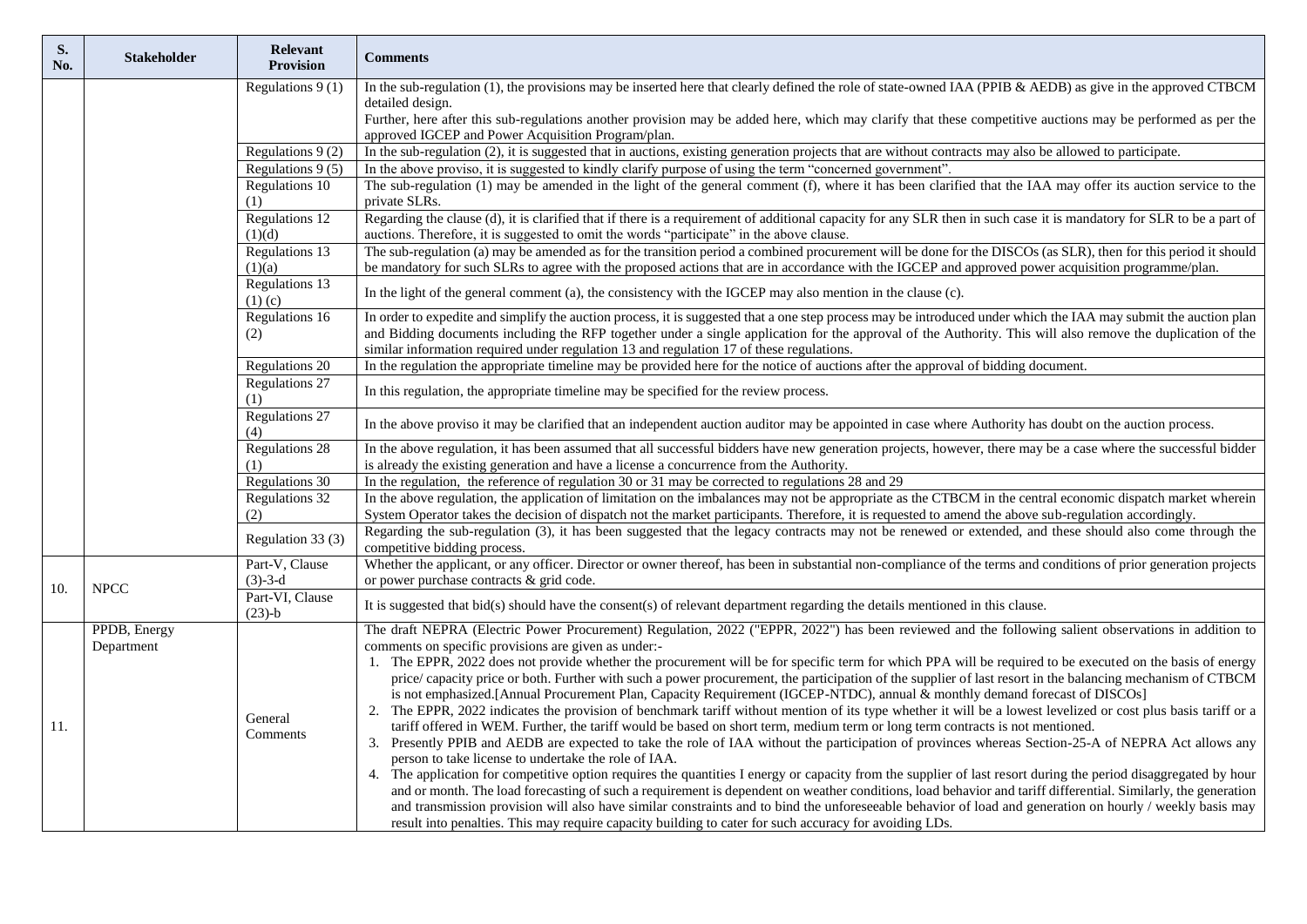| S.<br>No. | <b>Stakeholder</b>         | Relevant<br><b>Provision</b>                                                                                                                                                         | <b>Comments</b>                                                                                                                                                                                                                                                                                                                                                                                                                                                                                                                                                                                                                                                                                                                                                                                                                                                                                                                                                                                                                                                                                                                                                                                                                                                                                                                                                                                                                                                                                                                                                                                                                                                                                                                                                                                                                                                                                                                                                                                                                                                                                                                                                                                                                                                                                                                                                                                                                                                                                                                                                                                                                                                                                                                                                                                                                                                                                                                 |
|-----------|----------------------------|--------------------------------------------------------------------------------------------------------------------------------------------------------------------------------------|---------------------------------------------------------------------------------------------------------------------------------------------------------------------------------------------------------------------------------------------------------------------------------------------------------------------------------------------------------------------------------------------------------------------------------------------------------------------------------------------------------------------------------------------------------------------------------------------------------------------------------------------------------------------------------------------------------------------------------------------------------------------------------------------------------------------------------------------------------------------------------------------------------------------------------------------------------------------------------------------------------------------------------------------------------------------------------------------------------------------------------------------------------------------------------------------------------------------------------------------------------------------------------------------------------------------------------------------------------------------------------------------------------------------------------------------------------------------------------------------------------------------------------------------------------------------------------------------------------------------------------------------------------------------------------------------------------------------------------------------------------------------------------------------------------------------------------------------------------------------------------------------------------------------------------------------------------------------------------------------------------------------------------------------------------------------------------------------------------------------------------------------------------------------------------------------------------------------------------------------------------------------------------------------------------------------------------------------------------------------------------------------------------------------------------------------------------------------------------------------------------------------------------------------------------------------------------------------------------------------------------------------------------------------------------------------------------------------------------------------------------------------------------------------------------------------------------------------------------------------------------------------------------------------------------|
|           | PPDB, Energy<br>Department | Regulation 2<br>Definitions and                                                                                                                                                      | 5. The contents of bid provide the prices of capacity or the energy at the commercial connection points which can vary by season/month/ time of the day.<br>Under such a situation the provision of benchmark tariff and provision of such prices by the bidders and its evaluation may be a difficult task. Further, the<br>load forecasting, contract pricing and the operation of the system for synching all these parameters will require system automation and its expert operation.<br>6. In the draft EPPR, it is provided that IAA shall provide in the RFP all the information required for prequalification. In this regard, it is submitted that the<br>prequalification process will precede the provision of RFP to the bidders. Further, the RFP is required be supplied to the prequalified bidders. The provision<br>of qualification of bidders in the RFP will mean the post qualification process is being followed.<br>7. In the EPPR, Auction and Evaluation committees have been proposed for processing the auction. In this regard the Secretary Energy of a province may be<br>included as member for the auction process meant for supplier of last resort falling at the concerned provincial jurisdiction.<br>8. In the EPPR an important aspect of administering the Government guarantees / alternate to Govt. Guarantees and Provision of credit cover for new power<br>procurement is to be arranged by IAA, it may be a Govt. entity. The same may be ascertained while finalizing the EPPR.<br>9. The EPPR may also ensure that the non-payment of energy/capacity prices of non-performing DISCOs may not be made part of tariff of well performing/<br>efficient DISCOs.<br>10. The grievance redressal during bidding process is proposed to be undertaken by IAA whereas PPRA provides for an independent redressal committee to<br>address the grievances.<br>11. The EPPR, provides trader as a bidder representing a Generator participating in the bidding process. With such a provision the Power Purchase Agreement<br>(PPA) will require an amendment and may bound the Generator, Trader, System Operator, TNO, DISCOs and market operator in such a way that the system<br>shall operate efficiently and consumer of last resort suppliers may not suffer.<br>12. The EPPR provides that IAA may carryout site specific, site neutral, technology specific or technology neutral Competitive Auctions. Under such a situation<br>the determination of benchmark tariff and bid evaluation duly considering the bids required on hourly, monthly tariff will be a difficult task to be adhered.<br>Further, the system operation requires automation which is an expensive proposition.<br>13. The draft regulation doesn't provide the option to supplier of last resort to opt for an IAA.<br>The Wholesale Electricity Market (WEM) distinguish the supply business and wire |
|           |                            | Interpretation. (1)<br>(v)<br>Regulation 3<br>Part-II (Duties of<br><b>Electric Power</b><br>Supplier)<br>Obligation to plan<br>in advance and<br>update the<br>business plan. $(1)$ | service whereas these regulations does not distinguish between the wire service and supply of power service.<br>If certain non-performing DISCOs functioning as a power supplier does not comply with the prescribed eligibility criteria then what measures are required to be<br>undertaken.                                                                                                                                                                                                                                                                                                                                                                                                                                                                                                                                                                                                                                                                                                                                                                                                                                                                                                                                                                                                                                                                                                                                                                                                                                                                                                                                                                                                                                                                                                                                                                                                                                                                                                                                                                                                                                                                                                                                                                                                                                                                                                                                                                                                                                                                                                                                                                                                                                                                                                                                                                                                                                  |
|           |                            | Regulation 6<br>Obligation of<br>advance<br>competitive<br>$procurrent-(1)$                                                                                                          | At present the DISCOs does not possess such a capability.                                                                                                                                                                                                                                                                                                                                                                                                                                                                                                                                                                                                                                                                                                                                                                                                                                                                                                                                                                                                                                                                                                                                                                                                                                                                                                                                                                                                                                                                                                                                                                                                                                                                                                                                                                                                                                                                                                                                                                                                                                                                                                                                                                                                                                                                                                                                                                                                                                                                                                                                                                                                                                                                                                                                                                                                                                                                       |
|           |                            | Regulation<br>9.4)(iii)<br>Part-III<br>(Competitive<br>Auctions and<br>Duties of the<br>Independent<br>Auction<br>Administrator)                                                     | It is to be ascertained whether the explanatory clarifications made will have a legal effect or otherwise.                                                                                                                                                                                                                                                                                                                                                                                                                                                                                                                                                                                                                                                                                                                                                                                                                                                                                                                                                                                                                                                                                                                                                                                                                                                                                                                                                                                                                                                                                                                                                                                                                                                                                                                                                                                                                                                                                                                                                                                                                                                                                                                                                                                                                                                                                                                                                                                                                                                                                                                                                                                                                                                                                                                                                                                                                      |
|           |                            | Regulation 10<br>Other Services by                                                                                                                                                   | The draft NE Plan proposes the auction of transmission line provisions by IAA. Whereas these procurement regulations is silent about this aspect.                                                                                                                                                                                                                                                                                                                                                                                                                                                                                                                                                                                                                                                                                                                                                                                                                                                                                                                                                                                                                                                                                                                                                                                                                                                                                                                                                                                                                                                                                                                                                                                                                                                                                                                                                                                                                                                                                                                                                                                                                                                                                                                                                                                                                                                                                                                                                                                                                                                                                                                                                                                                                                                                                                                                                                               |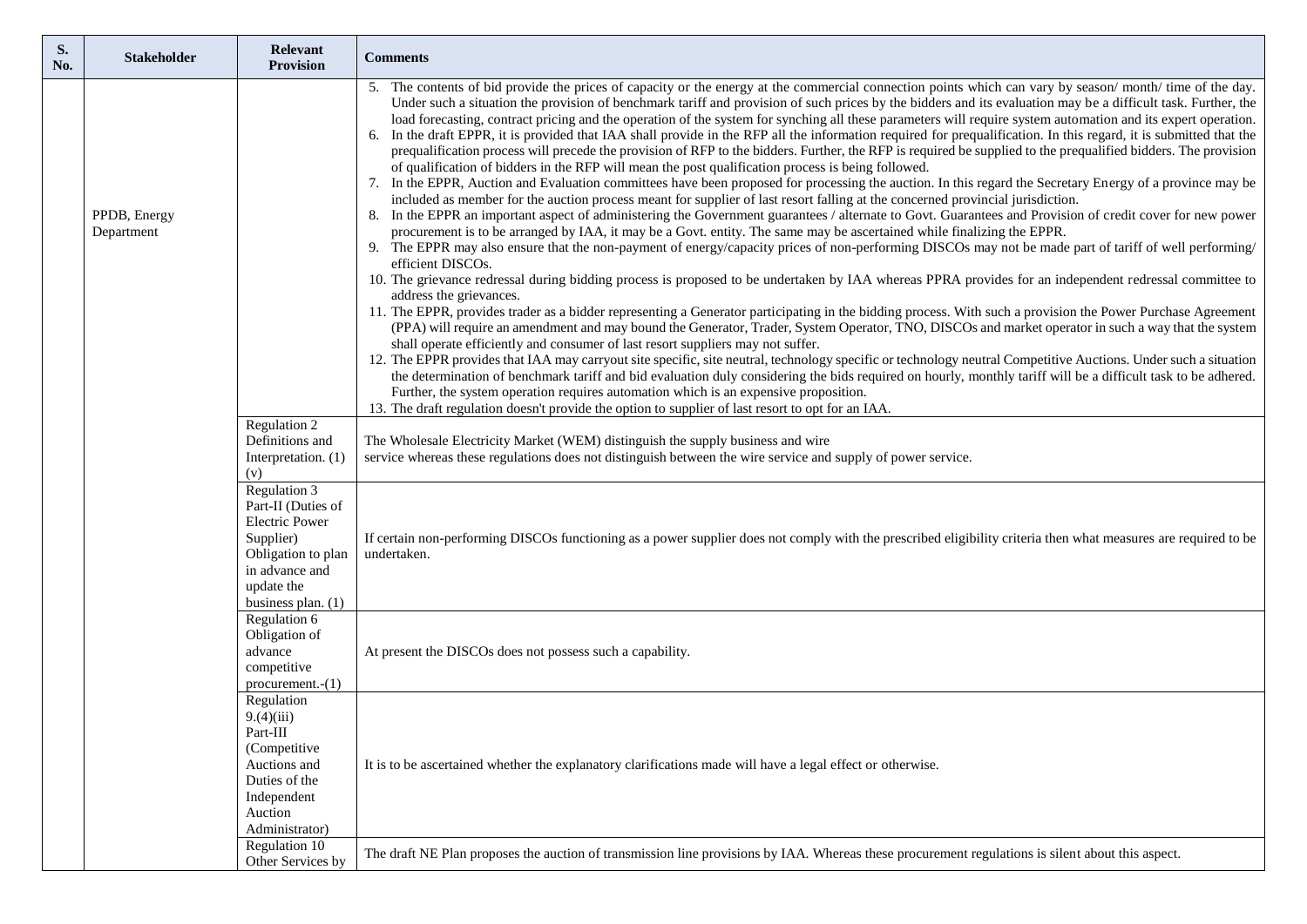| S.<br>No. | <b>Stakeholder</b>                                       | Relevant<br><b>Provision</b>                                                    | <b>Comments</b>                                                                                                                                                                                                                                                                                                                                                                                                                                                                   |
|-----------|----------------------------------------------------------|---------------------------------------------------------------------------------|-----------------------------------------------------------------------------------------------------------------------------------------------------------------------------------------------------------------------------------------------------------------------------------------------------------------------------------------------------------------------------------------------------------------------------------------------------------------------------------|
|           | PPDB, Energy<br>Department<br>PPDB, Energy<br>Department | an independent<br>auction<br>administrator.-(1)                                 |                                                                                                                                                                                                                                                                                                                                                                                                                                                                                   |
|           |                                                          | Regulation 12.(g)                                                               | Is the partial procurement complies with the PPRA Rules and Regulations are it will be a new approach to be adopted in the power sector.                                                                                                                                                                                                                                                                                                                                          |
|           |                                                          | Regulation 13(d)                                                                | The existing DISCOs proposed as supplier of last resort does not possess the capacity to forecast hourly, day and or month ahead energy and capacity<br>requirements. Further it is proposed that the Auction Administrator may apply for quantities greater than the required quantities of last resort suppliers. Such an<br>approach will end up in excess energy / capacity procurement as inferred from the previous acquisition of capacity under different power policies. |
|           |                                                          | Regulation 14<br>Auction<br>Committee. (1)                                      | The auction committee proposed to act as Advisor to IAA will consist of 4 to 5 representatives but lacks the participation of a legal person / entity to ascertain<br>the legality of transaction being undertaken. It is therefore, proposed that a Retired Judge of Supreme Court may also be included in the auction committee.                                                                                                                                                |
|           |                                                          | Regulation 19(5)                                                                | The Authority has to determine the award of capacity/energy procurement under RFP. It is proposed that the Authority approval for procurement will be in<br>coordination with the evaluation committee. In such a situation who will be deciding authority.                                                                                                                                                                                                                       |
|           |                                                          | Regulation 19(7)                                                                | The clarification should be such that the benchmark tariff should not be enhanced due to the clarification made by Auction Committee.                                                                                                                                                                                                                                                                                                                                             |
|           |                                                          | <b>Regulation 21</b><br>Pre- Qualification<br>(1)                               | The intent of this regulation is to pre-qualify the perspective traders/ suppliers of energy / capacity where the document provides the post-qualification instead<br>of prequalification. Further the bidding document is to be supplied to pre-qualified sponsors rather than providing the RFP to all the intending traders/suppliers<br>upon initiation of bidding process.                                                                                                   |
|           |                                                          | Regulation 22<br>Content of pre-<br>qualification<br>documents.-                | The trader is an agent for provision of energy/ capacity from the generating units which are not owned by it and will act as a bidder without involving the<br>generators. It is to be ascertained whether the PPRA Rules allows for an agent to participate in the bidding process on behalf of generators or these rules require<br>their modification/amendment.                                                                                                               |
|           |                                                          | <b>Regulation 23</b><br>Content of Bids.                                        | The above requirements envisages the variable price of the energy / capacity under auction. The compliance of such a requirement may not be accomplished in<br>the early years of wholesale electricity market. Further such an accurate demand forecast from Supplier of Last Resort (DISCOs) with available expertise will<br>be a difficult task.                                                                                                                              |
|           |                                                          | Regulation 26<br>Auction<br>evaluation<br>$report.-(1)$                         | The fourteen (14) days time is on the lower side for evaluation bids and submission of evaluation report.                                                                                                                                                                                                                                                                                                                                                                         |
|           |                                                          | Regulation 26(2)                                                                | The combined evaluation for lowest combined electric power procurement cost in synch with the plant operation will be a difficult task especially during the<br>initial phases of wholesale electricity market.                                                                                                                                                                                                                                                                   |
|           |                                                          | Regulation 28<br>Licensing<br><b>Requirements</b><br>for<br>Generation.-<br>(1) | If the successful bidder is a trader and is not owning any generation facility then how the generation license can be issued, further, the PPA will require change<br>about the role of trader and its responsibilities with regard to prudent operation of the generating plant by System Operator.                                                                                                                                                                              |
|           |                                                          | <b>Regulation 31</b><br>Guidelines to                                           | The guidelines provides that the authority may develop competitive auction for procurement of new power purchase contract for suppliers of last resort. The<br>guidelines may also incorporate the procurement from [PPs whose terms of their PPAs has been expired.                                                                                                                                                                                                              |
|           |                                                          | <b>Regulation 33</b><br><b>Legacy</b><br>$contracts.-(1)$                       | The existing PPAs will be continued till the expiry of their contracts, but it is not specified that what will happen to the generation installation after the expiry<br>of their PPA term.                                                                                                                                                                                                                                                                                       |
|           |                                                          | Regulation 35<br><b>Complaints and</b>                                          | There may be demarcation of responsibility and decision making by Redressal Committee and the Authority.                                                                                                                                                                                                                                                                                                                                                                          |